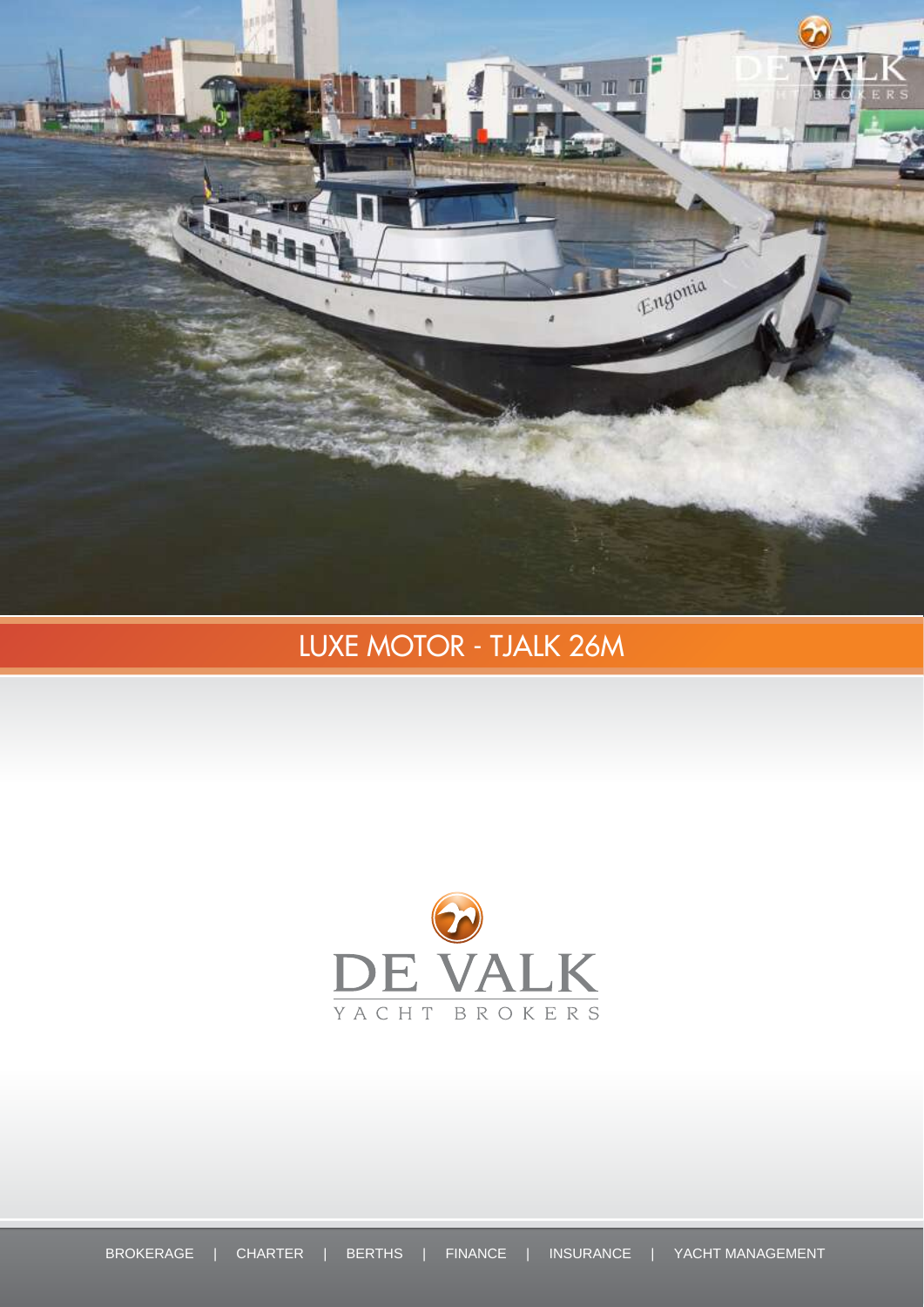#### **BROKER'S COMMENTS**

''Beautifully built and fully refitted Luxe Motor - Tjalk 26m originally built in the year 1902 by SK Jachtbouw Sneek. The exclusive motor yacht has had a complete refit between 2015 and 2021 on technical and optical level. During the rifit, the "Engonia" was equipped with a MAN diesel engine that was last overhauled in 2015. There are also three generators installed, two telescopic spud poles, watermaker, central and floor heating, air conditioning, etc..The entire interior timbering has also been completely renovated and recently completed. CVO Certified.''

#### **Jochem Heijermans**

### **SPECIFICATIONS**

| <b>Dimensions</b>   | $26,00 \times 4,92 \times 1,74$ (m) | <b>Builder</b> | <b>SK Jachtbouw Sneek</b> |
|---------------------|-------------------------------------|----------------|---------------------------|
| <b>Built</b>        | 1902                                | Cabins         | 1                         |
| <b>Material</b>     | <b>Steel</b>                        | <b>Berths</b>  | 6                         |
| Engine(s)           | 1 x MAN D2842LE diesel              | Hp/Kw          | 761 (hp), 559 (kw)        |
| <b>Asking price</b> | EUR 690.000 (vat: exempt)           | Lying          | not at sales office       |
|                     |                                     |                |                           |

### **CONTACT**

| <b>Sales office</b> | De Valk Belgium   | <b>Telephone</b> | +3258680218       |
|---------------------|-------------------|------------------|-------------------|
| <b>Address</b>      | $\frac{1}{2}$     | <b>Fax</b>       | +31 355829019     |
|                     | 1401PT Nieuwpoort | E-mail           | belgium@devalk.nl |
|                     | <b>Belgium</b>    |                  |                   |

### **DISCLAIMER**

These particulars are given in good faith as supplied but cannot be guaranteed and cannot be used for contracts.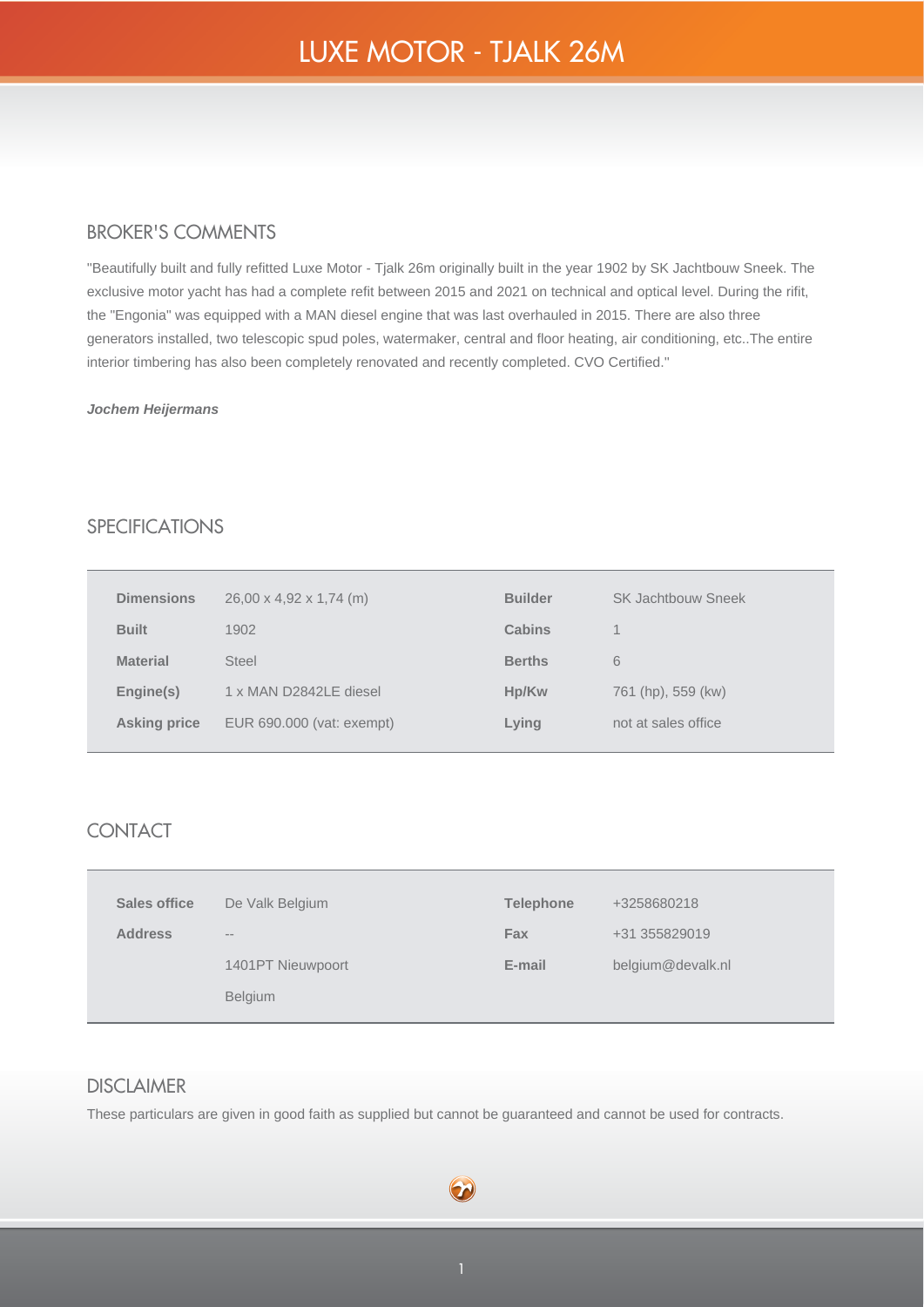### **GENERAL**

**Model LUXE MOTOR - TJALK 26M Type motor yacht LOA (m) 26,00 Beam (m) 4,92 Draft (m) 1,74 Headroom (m) 2,00 Year built 1902 Builder SK Jachtbouw Sneek Country The Netherlands Displacement** (t) 90 **Hull material steel Hull colour black and grey Hull thickness (mm) 6mm Hull shape flat** bottom **Superstructure material steel Superstructure (mm) 6 Rubbing strake stainless steel Deck material** steel **Deck finish paint** two component **Superstructure deck finish paint** two component **Cockpit deck finish paint tear plates + two component Antifouling (year) (2021) Window frame aluminium Window material double** glazing **Deckhatch 2x Portholes copper Insulation rockwool + foam Flybridge yes Radar arch collapsible Mast can be lowered manual**

 $\bm{\omega}$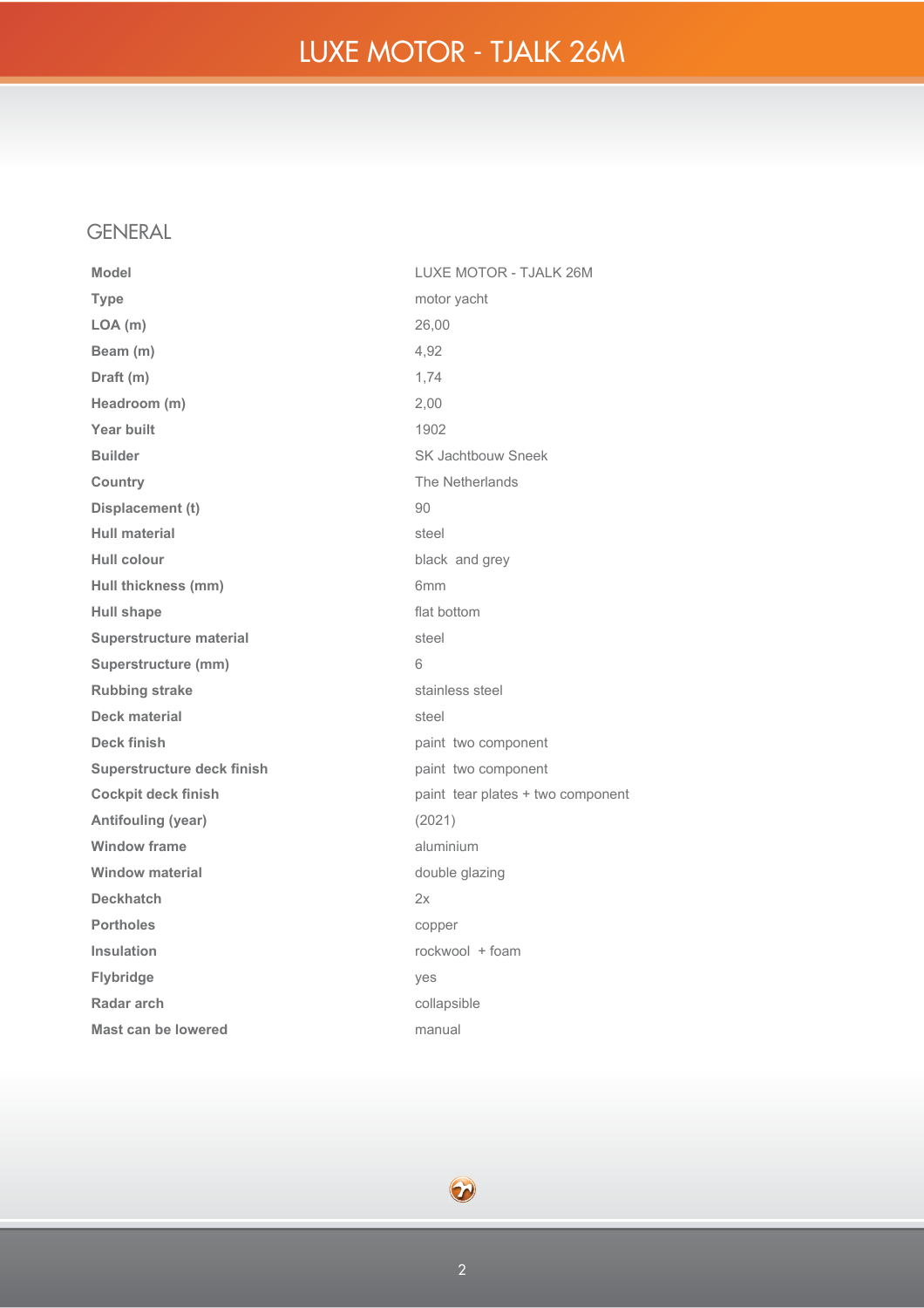**Fuel tank (litre) steel 1x 3900l (2021) 6mm Fuel tank 2 (litre) steel 1x 3900l (2021) 6mm Level indicator (fuel tank) gauge + meter + alarm Fuel daytank (litre) 2x 700l Level indicator (daytank) gauge Freshwater tank (litre) stainless steel 2x 2100l (2015) Level indicator (freshwater) yes Blackwater tank (litre) stainless steel 2000 (2015) Level indicator (blackwater) yes Blackwater tank extraction deck extraction +**  $pump$ **Wheel steering hydraulic Inside helm position yes Flybridge helm position hydraulic More info on hull (2016) gerefit More info on paintwork 2016 sanded + two components**

### **ACCOMMODATION**

**Cabins 1 Berths 6 Interior Merbau** (2016) **Floor parquet + marble (2021) Saloon yes Headroom saloon (m) 2 Heating central hot water Kabola ECO 45 (2021) Heating 2 floor heating (2021)** electric **Air-conditioning reverse cycle airco (2020) Dinette extendable Galley yes Countertop marble (2021) Sink Corian double**

**3**

 $\bullet$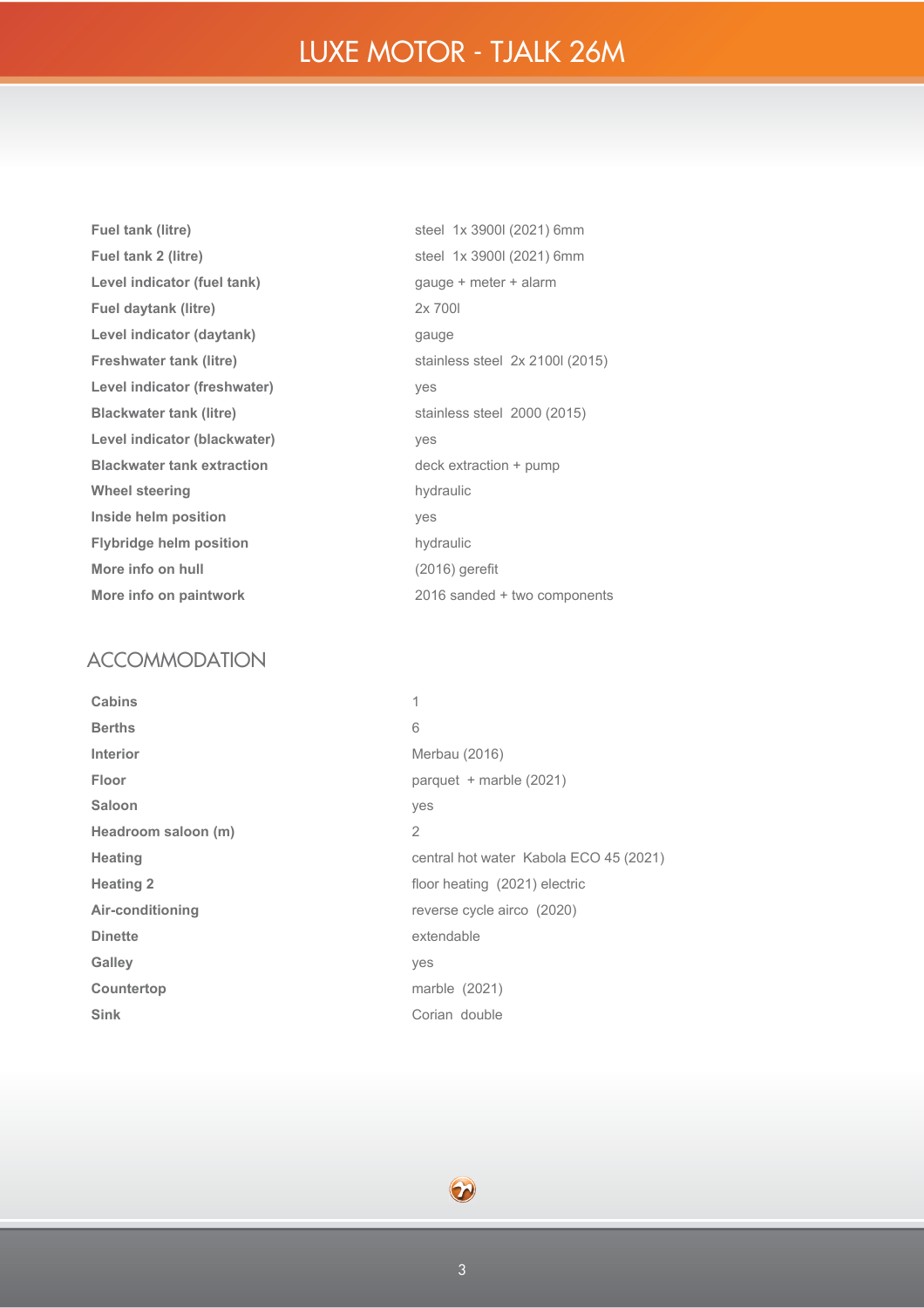| Cooker                | induction (2021)                                       |
|-----------------------|--------------------------------------------------------|
| <b>Extractor</b>      | (2021)                                                 |
| Microwave/oven combi  | AEG (2021)                                             |
| <b>Fridge</b>         | LG american fridge (2021                               |
| Freezer               | ves                                                    |
| Hot water system      | on central heating 1 boiler $(100l) + 1x (25l) (2021)$ |
| Water pressure system | electrical                                             |
| <b>Dishwasher</b>     | Siemens (2021)                                         |
| Crockery              | ves                                                    |
| <b>Owners cabin</b>   | French bed                                             |
| Bed length (m)        | $2.00 \times 1.80$                                     |
| Wardrobe              | hanging/drawers/shelves                                |
| <b>Bathroom</b>       | en suite                                               |
| <b>Toilet</b>         | en suite                                               |
| <b>Toilet system</b>  | electric                                               |
| Wash basin            | in the bathroom                                        |
| <b>Shower</b>         | en suite                                               |
| <b>Bath tub</b>       | en suite (jacuzzi)                                     |

### **MACHINERY**

| No of engines             | 1          |
|---------------------------|------------|
| <b>Make</b>               | <b>MAN</b> |
| <b>Type</b>               | D2842LE    |
| HP                        | 761        |
| kW                        | 559        |
| Fuel                      | diesel     |
| Year installed            | 2000       |
| Year of overhaul          | (2015)     |
| Maximum speed (kn)        | 11         |
| Cruising speed (kn)       | 7          |
| <b>Consumption (I/hr)</b> | 15         |
|                           |            |

 $\bigodot$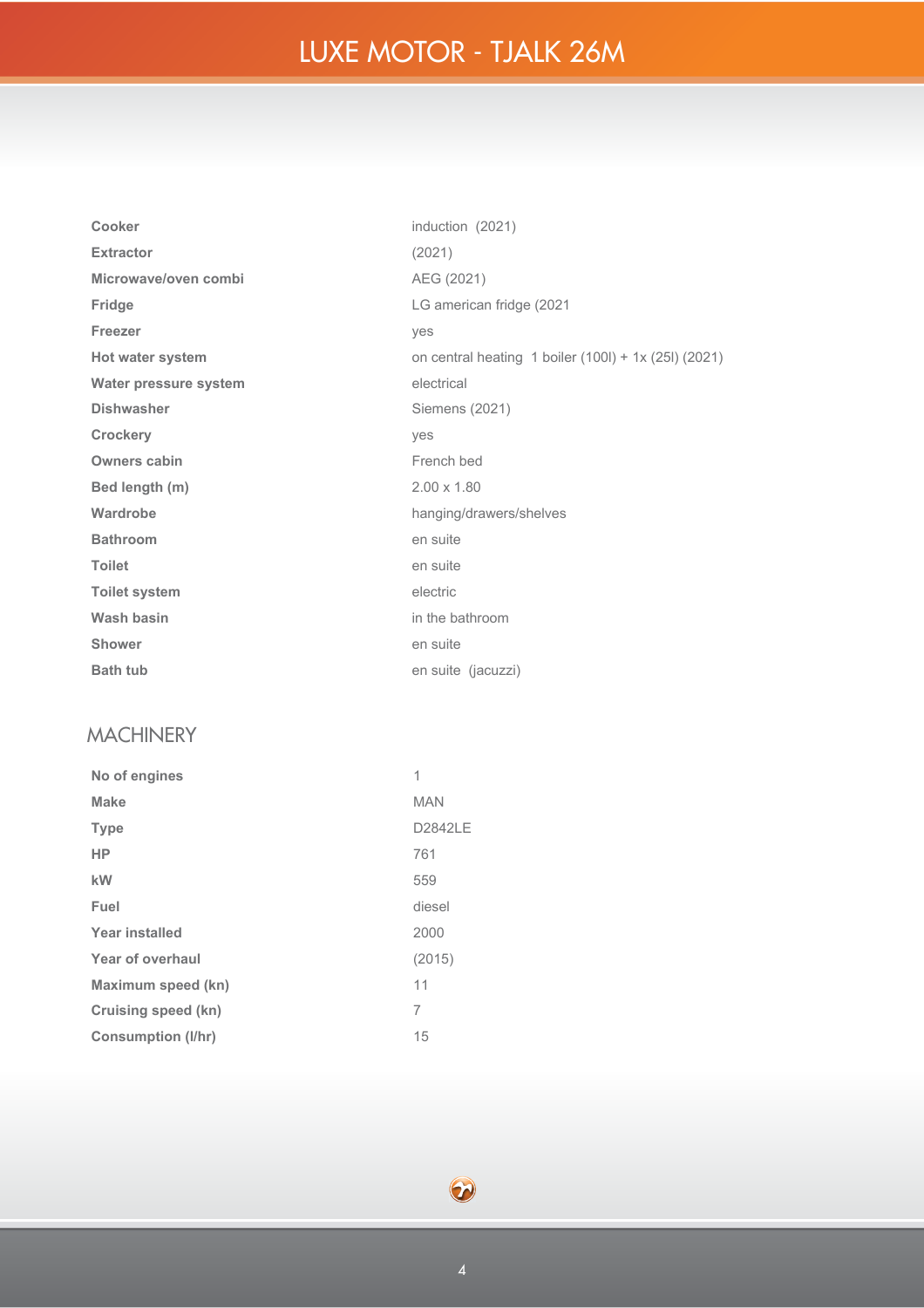**Engine hours 6400 Engine cooling system hopper** cooling (2000) **Drive shaft Engine controls electrical (ZF) Gearbox hydraulic twin-disc Bowthruster electric 35pk Exhaust dry Propeller type fixed Propeller blades 4 Propeller shaft material stainless steel Shaft Iubrication grease** (electrical) **Electric bilge pump yes Bilge alarm yes Electrical installation 12V/24V/220V/380V Generator dry exhaust Deutz 40Kva (2000) Running hours generator 559 Generator 2 silent separator Mitsibushi 25Kva (220V) (2016) Start battery 2x 12V/180Ah (2021) Service battery 4x 12V/180Ah (2021) Generator battery 3x 12V/90Ah (2021) Battery monitor yes Battery charger CTEK MULTI XS7000 Battery charger/inverter Victron Multiplus 24V/3000W/70Ah Shorepower yes Insulation transformer Victron Watermaker 60L/hour (2017) Extra info Extra generator Yanmar 38Kva (2013) Extra info Spudpoles approx 3m**

**NAVIGATION**

 $\left( \boldsymbol{r} \right)$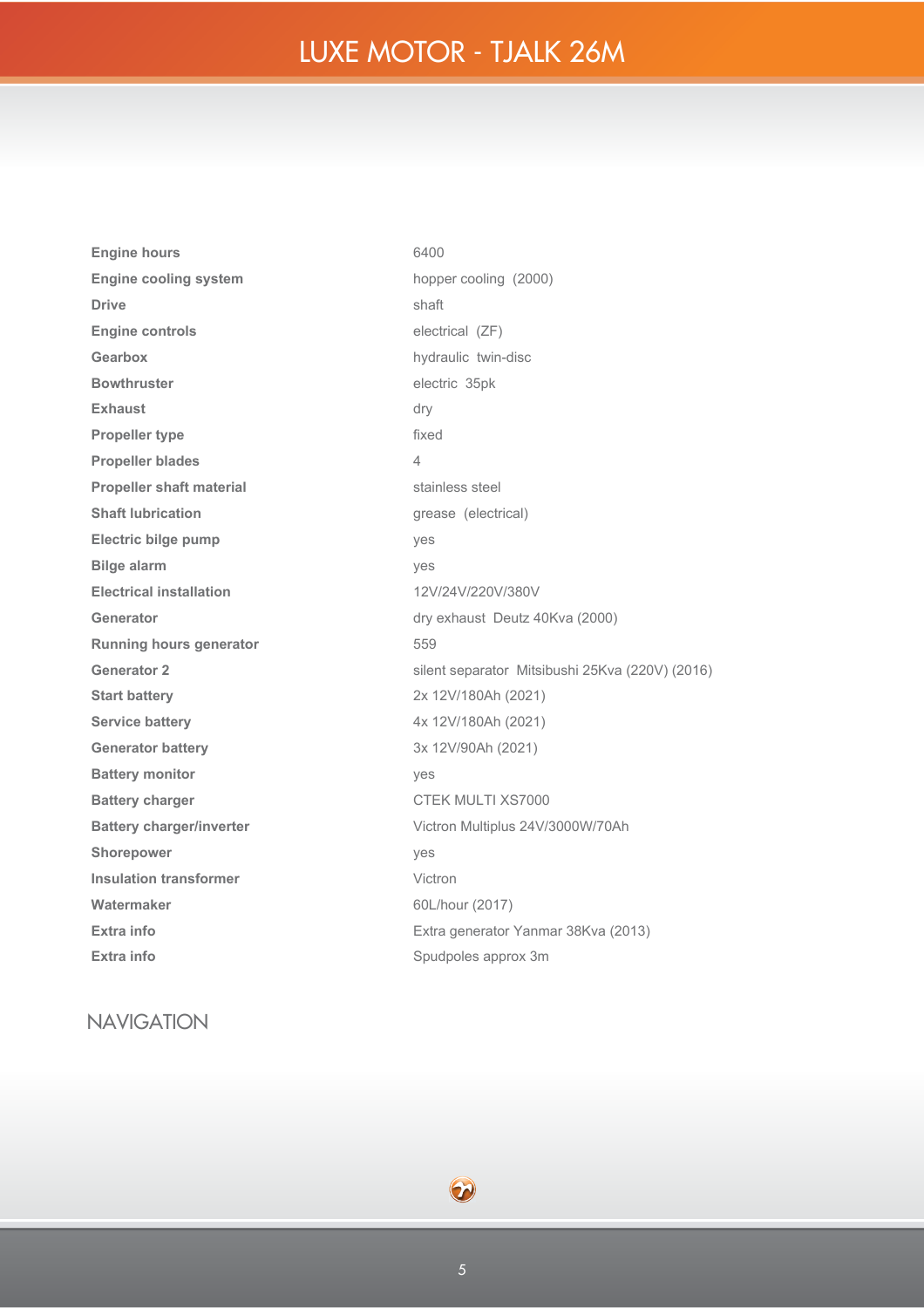| <b>Electric compass</b>  | <b>Tresco (2021)</b>                     |
|--------------------------|------------------------------------------|
| Multi control display    | Beetronics (2021)                        |
| Depth sounder/log        | <b>Tresco (2021)</b>                     |
| <b>VHF</b>               | Sailor 2048                              |
| <b>VHF</b> handheld      | yes                                      |
| <b>Autopilot</b>         | Alphatron (2021)                         |
| Rudder angle indicator   | <b>Tresco (2021)</b>                     |
| <b>Plotter</b>           | prepared                                 |
| <b>Plotter/GPS</b>       | <b>Tresco (2021)</b>                     |
| <b>Personal computer</b> | <b>Tresco (2021)</b>                     |
| <b>AIS transponder</b>   | <b>CNS Systems</b>                       |
| Camera                   | 5x (2021)                                |
| <b>Navigation lights</b> | (2021)                                   |
| Searchlight              | (2021)                                   |
| Extra info               | rate-of-turn indicator Treso + Alphatron |

### **EQUIPMENT**

| <b>Fixed windscreen</b>    | yes              |
|----------------------------|------------------|
| <b>Cockpit cushions</b>    | yes              |
| <b>Cockpit table</b>       | yes              |
| <b>Boarding ladder</b>     | stainless steel  |
| Gangway                    | yes              |
| Anchor                     | 2x               |
| <b>Windlass</b>            | hydraulic        |
| Deck wash                  | yes              |
| <b>Dinghy</b>              | yes              |
| Outboard                   | 15pk Johnson     |
| Deck crane                 | hydraulic 1200kg |
| Sea railing                | stainless steel  |
| Grab rail (superstructure) | stainless steel  |

 $\bigodot$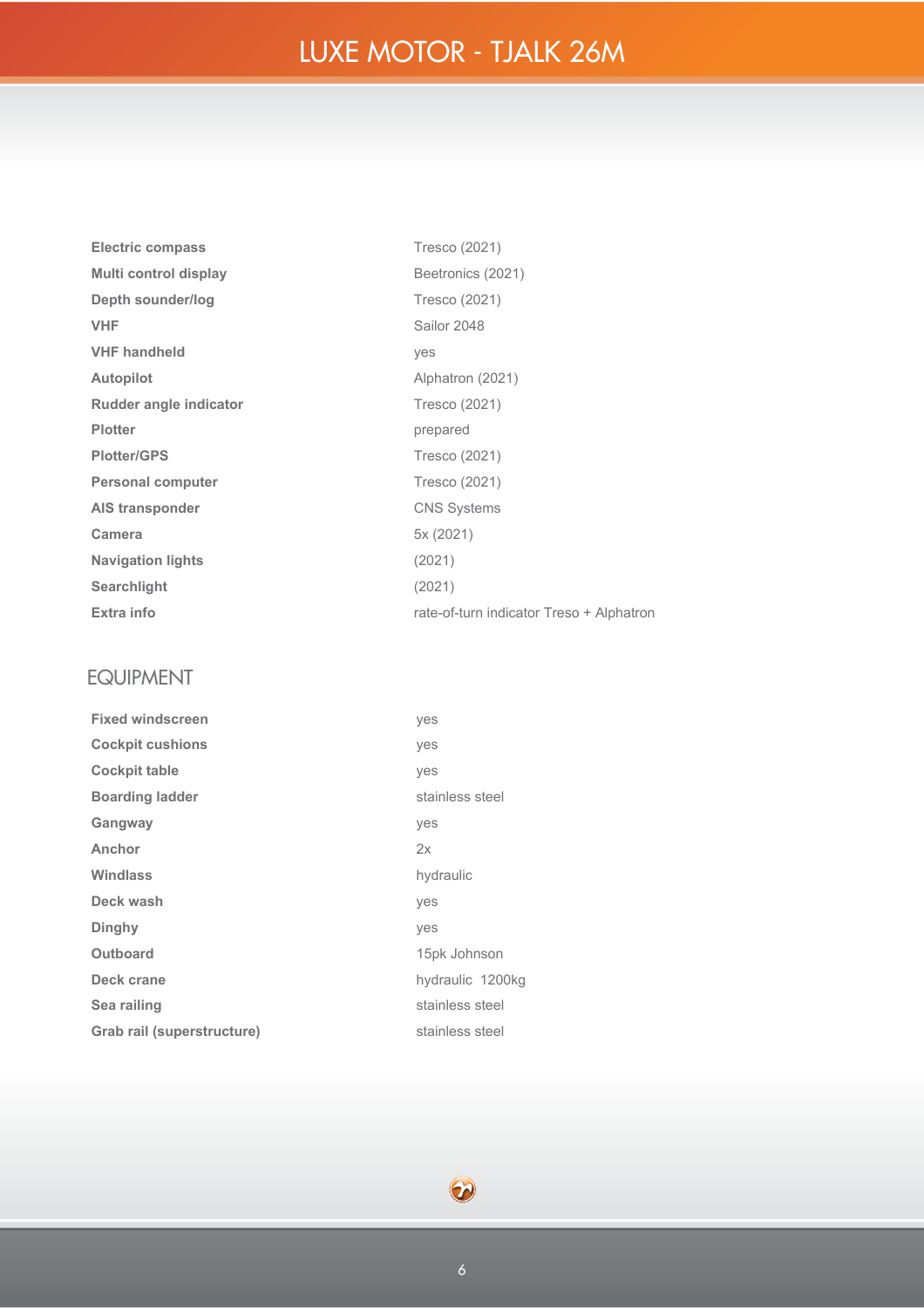| <b>Railing side opening gates</b> | 4x                      |
|-----------------------------------|-------------------------|
| <b>Pushpit</b>                    | yes                     |
| <b>Pulpit</b>                     | yes                     |
| Life raft                         | container 8 personen    |
| Last life raft survey             | (2021)                  |
| Wiper                             | Exalto (2021)           |
| Horn                              | electric                |
| <b>Fenders</b>                    | yes                     |
| <b>Mooring lines</b>              | yes                     |
| <b>Spare parts</b>                | yes                     |
| TV                                | 2x LG 42 inch (2021)    |
| <b>TV receiver</b>                | yes                     |
| <b>Surround Sound System</b>      | 3x Bose surround system |
| Sub-woofer                        | yes                     |
| Speakers in salon                 | yes                     |
| Speakers in cabin                 | yes                     |
| <b>Fire extinguisher</b>          | 7x (2021)               |

 $\bullet$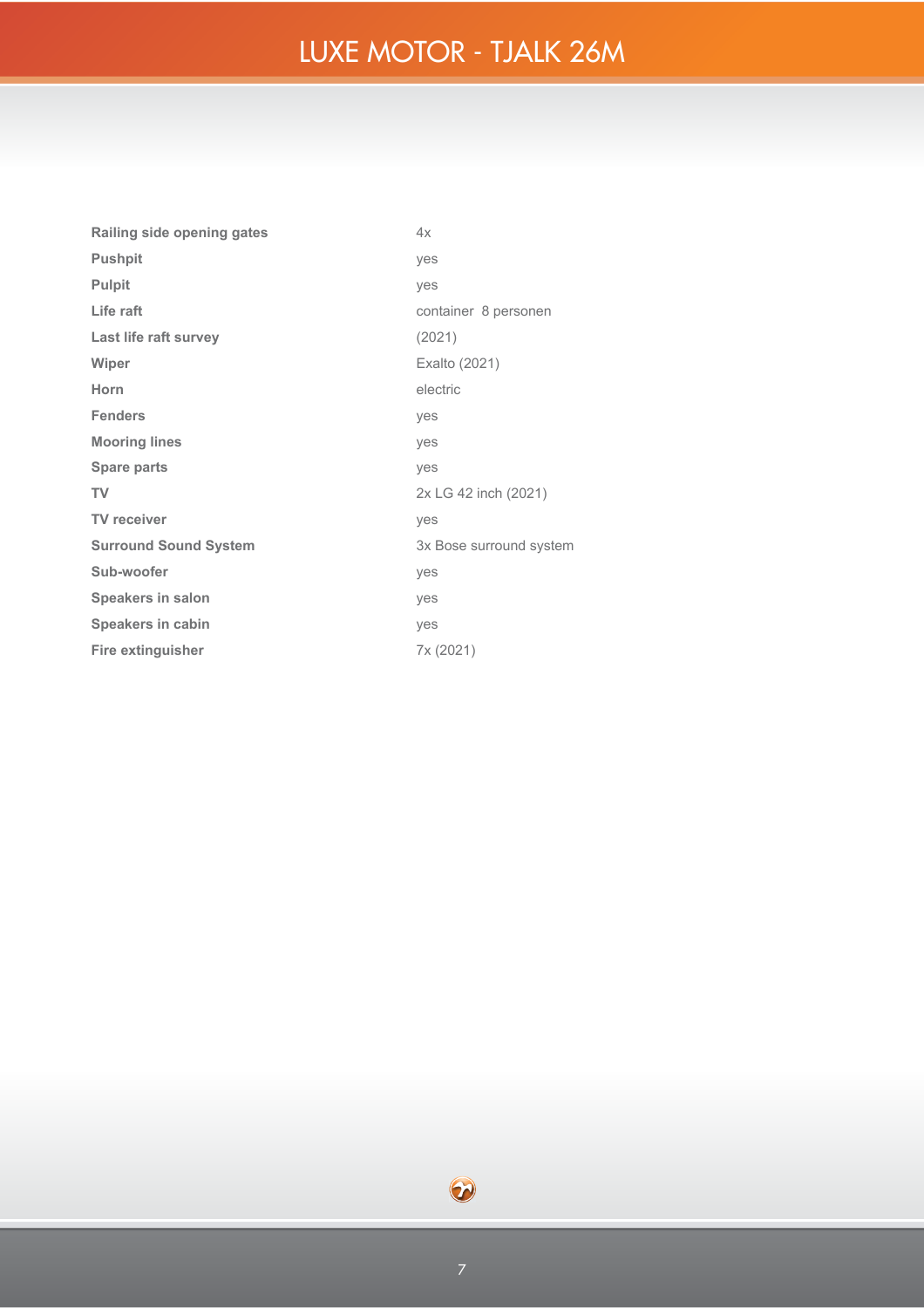$18$ ; (02725 7-\$/. 0



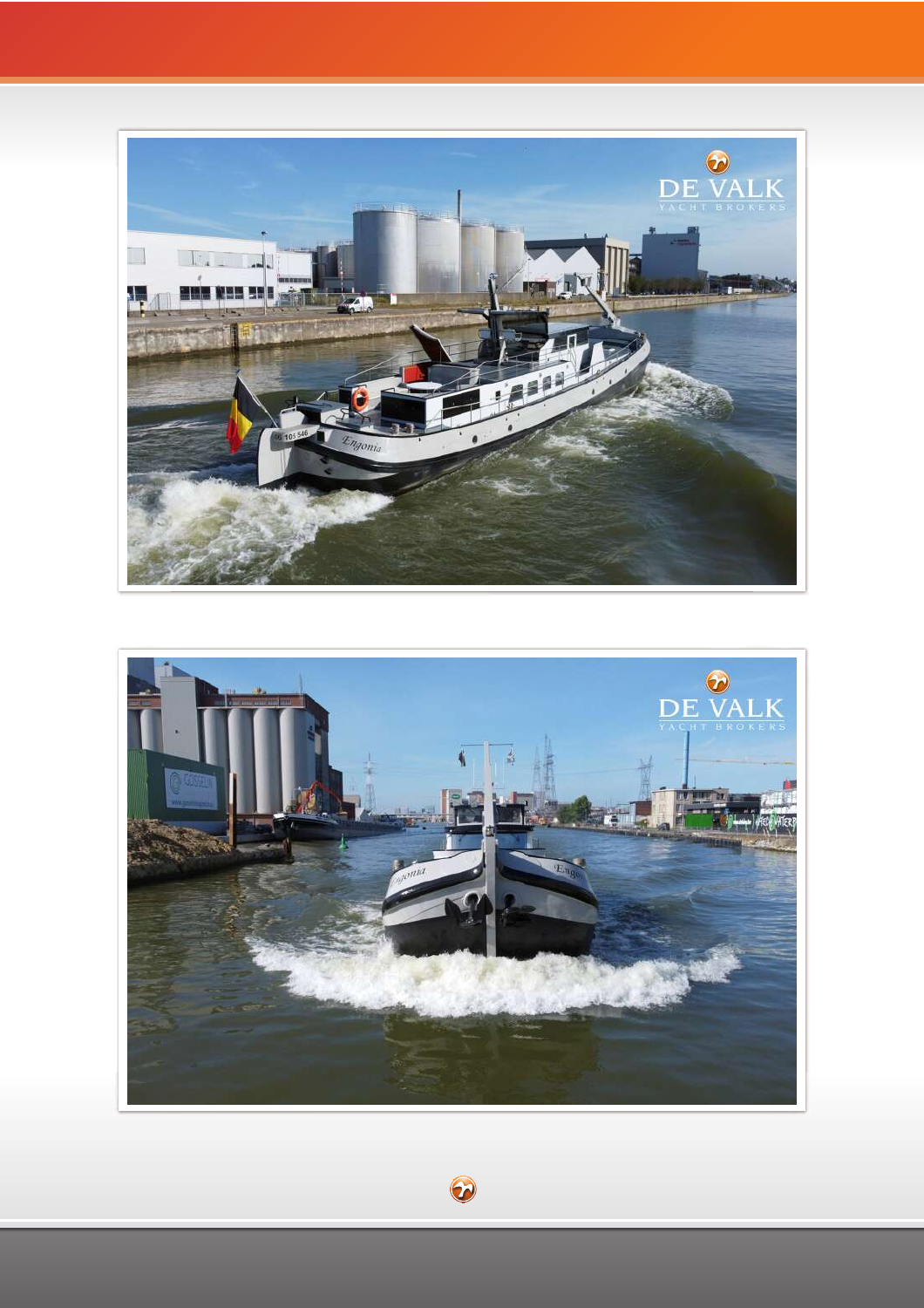| ---- |  |
|------|--|
|      |  |
|      |  |
|      |  |
|      |  |
|      |  |
|      |  |
|      |  |
|      |  |
|      |  |
|      |  |
|      |  |
|      |  |
|      |  |
|      |  |
|      |  |
|      |  |
|      |  |
|      |  |
|      |  |
|      |  |
|      |  |
|      |  |
|      |  |
|      |  |
|      |  |
|      |  |
|      |  |
|      |  |
|      |  |
|      |  |
|      |  |
|      |  |
|      |  |
|      |  |
|      |  |
|      |  |
|      |  |
|      |  |
|      |  |
|      |  |
|      |  |
|      |  |
|      |  |
|      |  |
|      |  |
|      |  |
|      |  |
|      |  |
|      |  |
|      |  |
|      |  |
|      |  |
|      |  |
|      |  |
|      |  |
|      |  |
|      |  |
|      |  |

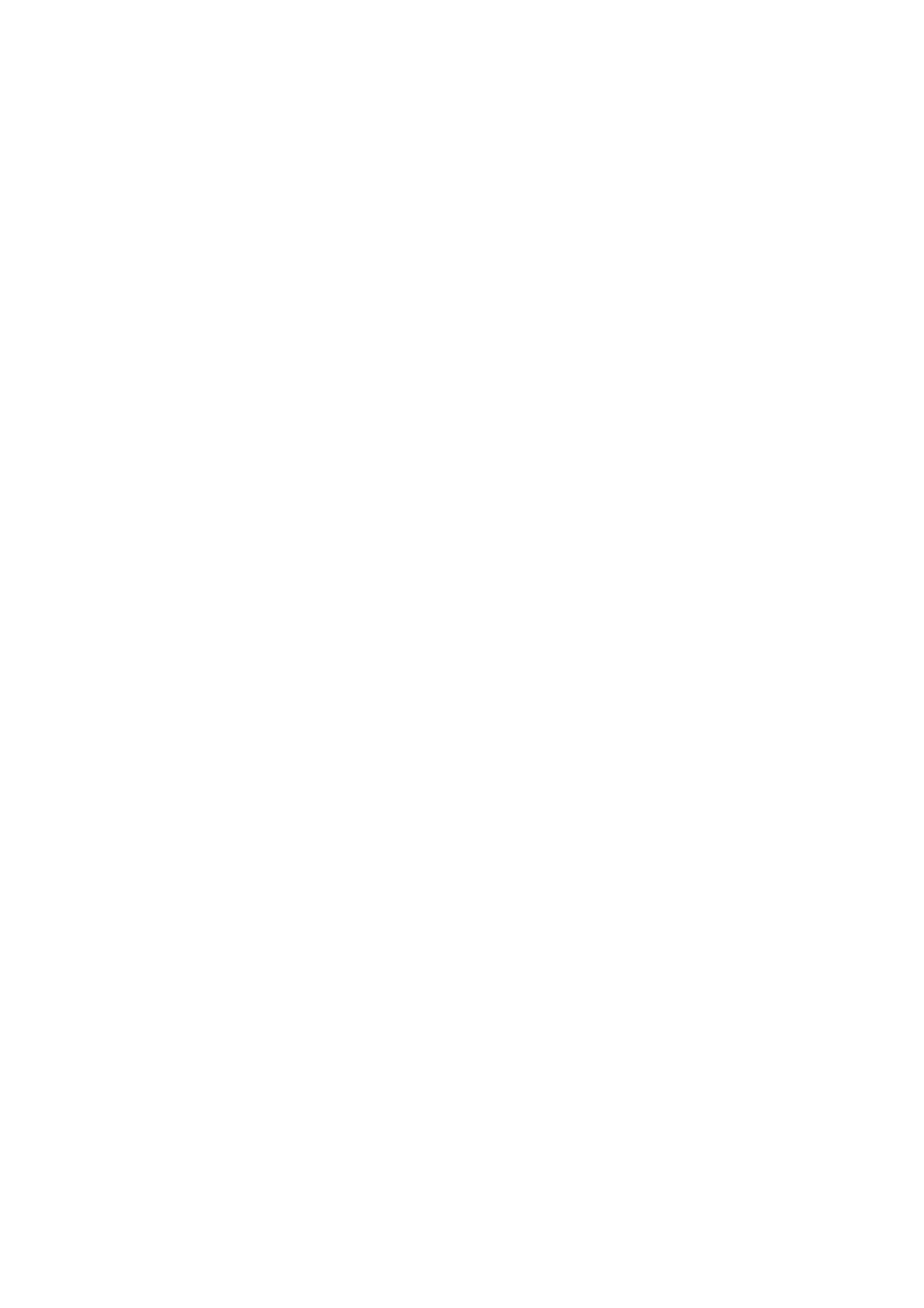| ---- |  |
|------|--|
|      |  |
|      |  |
|      |  |
|      |  |
|      |  |
|      |  |
|      |  |
|      |  |
|      |  |
|      |  |
|      |  |
|      |  |
|      |  |
|      |  |
|      |  |
|      |  |
|      |  |
|      |  |
|      |  |
|      |  |
|      |  |
|      |  |
|      |  |
|      |  |
|      |  |
|      |  |
|      |  |
|      |  |
|      |  |
|      |  |
|      |  |
|      |  |
|      |  |
|      |  |
|      |  |
|      |  |
|      |  |
|      |  |
|      |  |
|      |  |
|      |  |
|      |  |
|      |  |
|      |  |
|      |  |
|      |  |
|      |  |
|      |  |
|      |  |
|      |  |
|      |  |
|      |  |
|      |  |
|      |  |
|      |  |
|      |  |
|      |  |
|      |  |

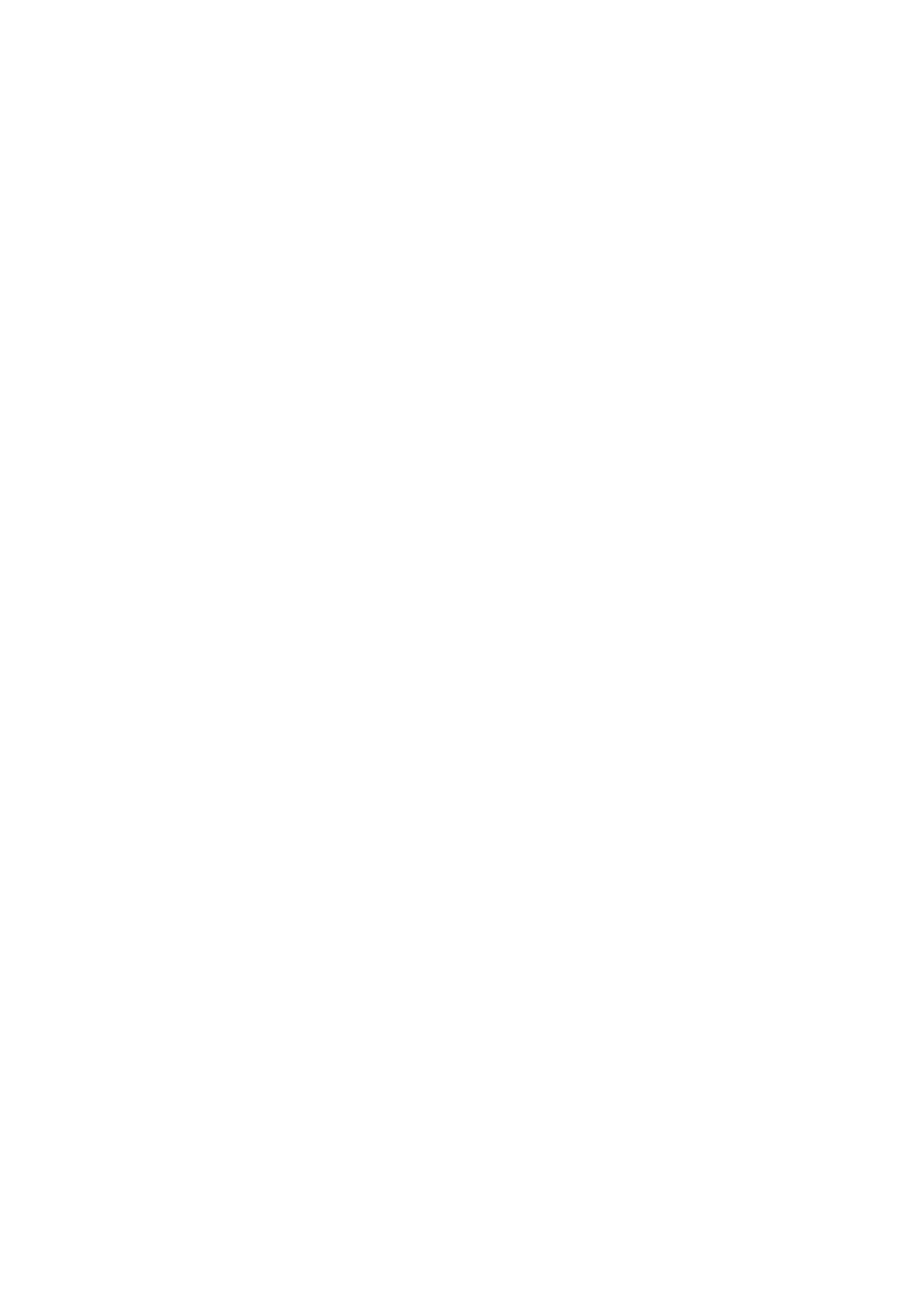| ---- |  |
|------|--|
|      |  |
|      |  |
|      |  |
|      |  |
|      |  |
|      |  |
|      |  |
|      |  |
|      |  |
|      |  |
|      |  |
|      |  |
|      |  |
|      |  |
|      |  |
|      |  |
|      |  |
|      |  |
|      |  |
|      |  |
|      |  |
|      |  |
|      |  |
|      |  |
|      |  |
|      |  |
|      |  |
|      |  |
|      |  |
|      |  |
|      |  |
|      |  |
|      |  |
|      |  |
|      |  |
|      |  |
|      |  |
|      |  |
|      |  |
|      |  |
|      |  |
|      |  |
|      |  |
|      |  |
|      |  |
|      |  |
|      |  |
|      |  |
|      |  |
|      |  |
|      |  |
|      |  |
|      |  |
|      |  |
|      |  |
|      |  |
|      |  |
|      |  |

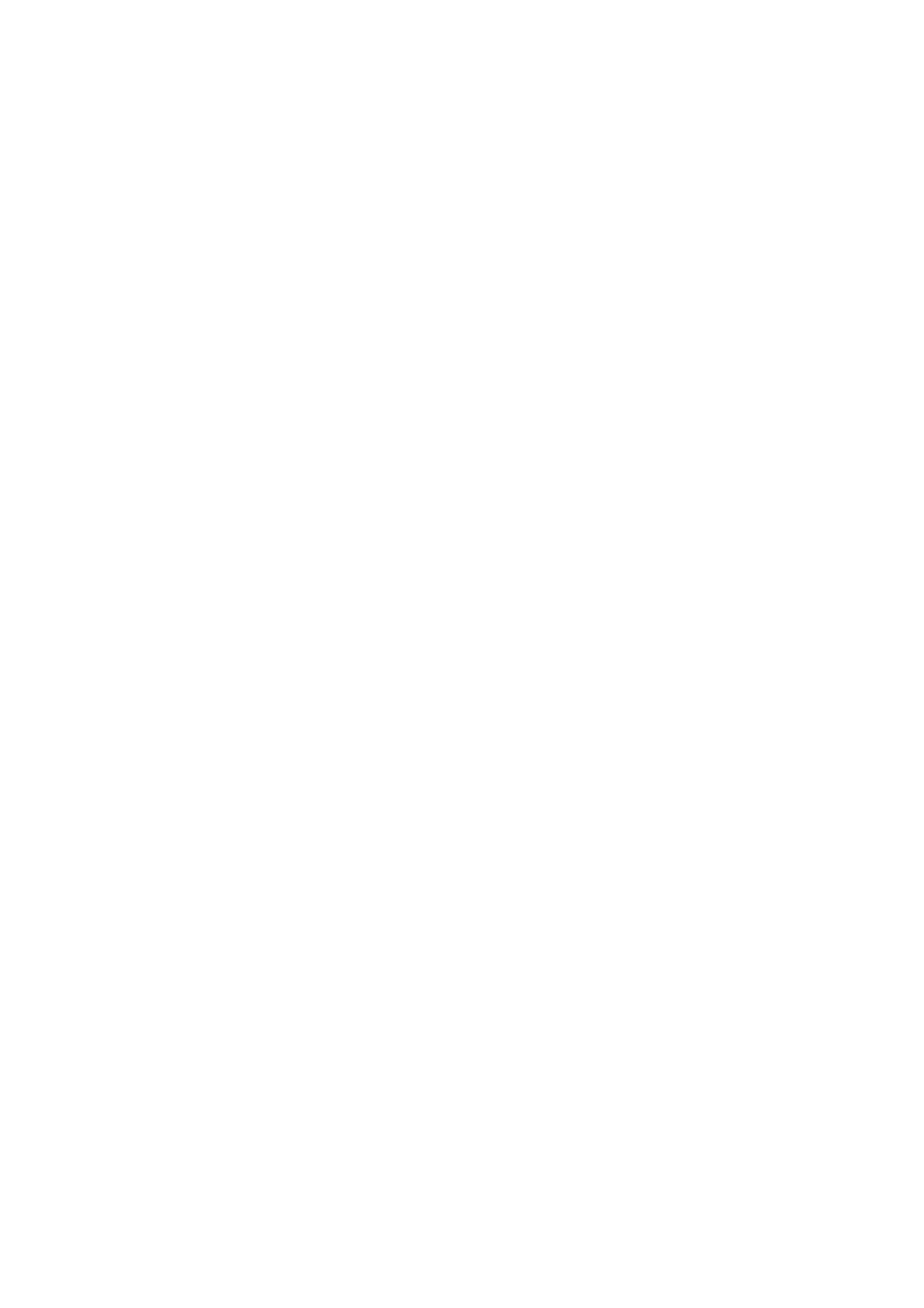| ---- |  |
|------|--|
|      |  |
|      |  |
|      |  |
|      |  |
|      |  |
|      |  |
|      |  |
|      |  |
|      |  |
|      |  |
|      |  |
|      |  |
|      |  |
|      |  |
|      |  |
|      |  |
|      |  |
|      |  |
|      |  |
|      |  |
|      |  |
|      |  |
|      |  |
|      |  |
|      |  |
|      |  |
|      |  |
|      |  |
|      |  |
|      |  |
|      |  |
|      |  |
|      |  |
|      |  |
|      |  |
|      |  |
|      |  |
|      |  |
|      |  |
|      |  |
|      |  |
|      |  |
|      |  |
|      |  |
|      |  |
|      |  |
|      |  |
|      |  |
|      |  |
|      |  |
|      |  |
|      |  |
|      |  |
|      |  |
|      |  |
|      |  |
|      |  |
|      |  |

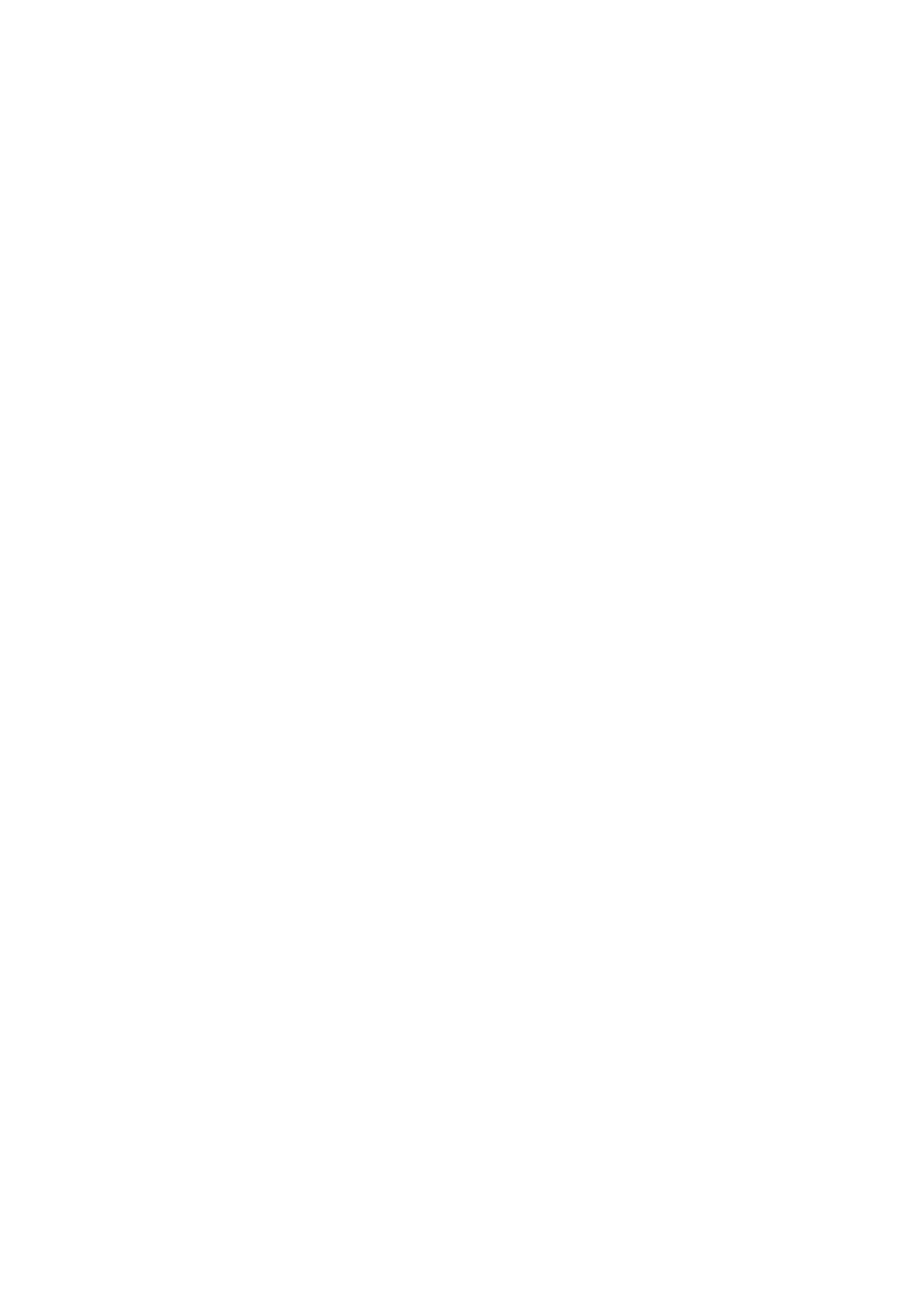| ---- |  |
|------|--|
|      |  |
|      |  |
|      |  |
|      |  |
|      |  |
|      |  |
|      |  |
|      |  |
|      |  |
|      |  |
|      |  |
|      |  |
|      |  |
|      |  |
|      |  |
|      |  |
|      |  |
|      |  |
|      |  |
|      |  |
|      |  |
|      |  |
|      |  |
|      |  |
|      |  |
|      |  |
|      |  |
|      |  |
|      |  |
|      |  |
|      |  |
|      |  |
|      |  |
|      |  |
|      |  |
|      |  |
|      |  |
|      |  |
|      |  |
|      |  |
|      |  |
|      |  |
|      |  |
|      |  |
|      |  |
|      |  |
|      |  |
|      |  |
|      |  |
|      |  |
|      |  |
|      |  |
|      |  |
|      |  |
|      |  |
|      |  |
|      |  |
|      |  |

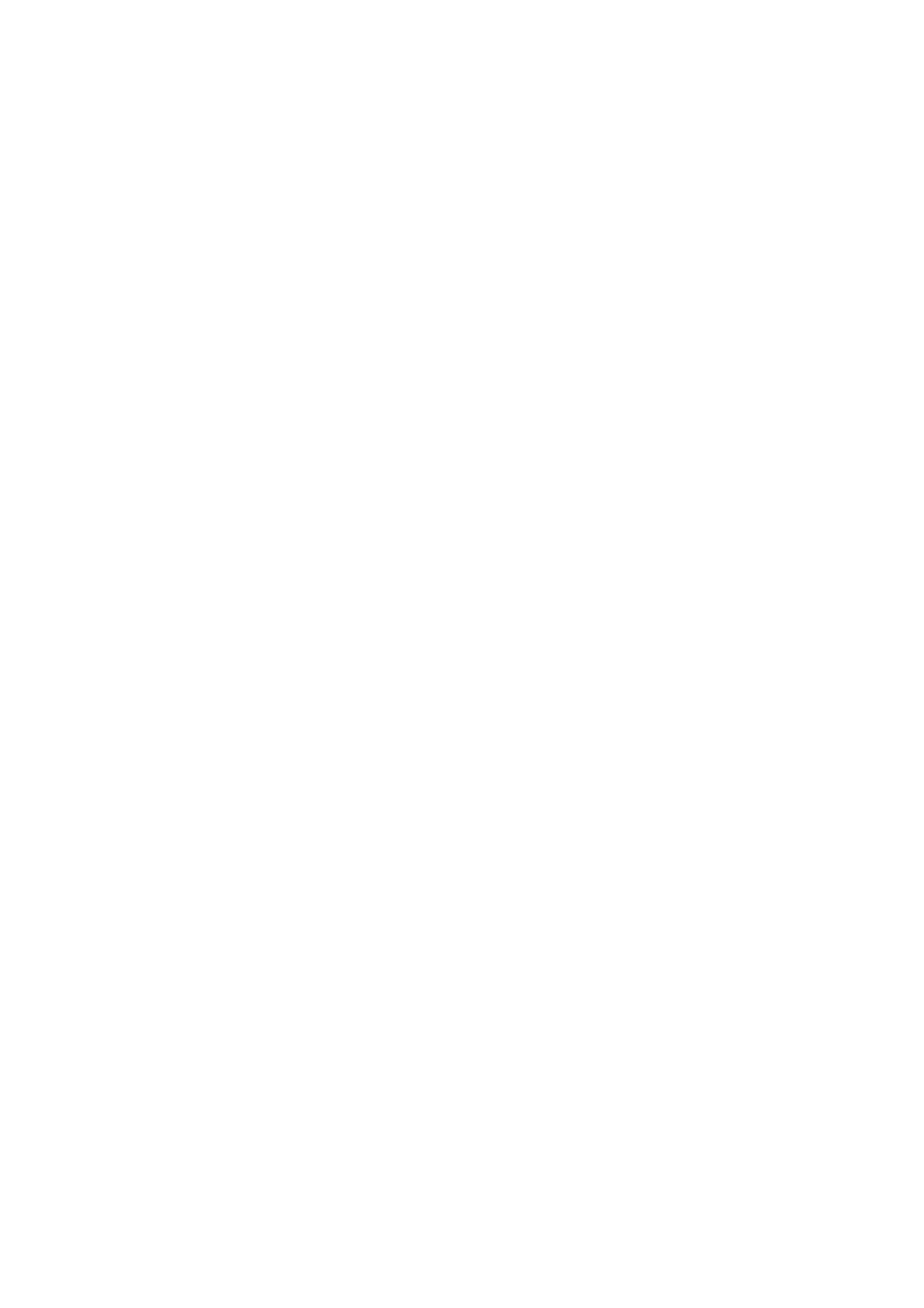| ---- |  |
|------|--|
|      |  |
|      |  |
|      |  |
|      |  |
|      |  |
|      |  |
|      |  |
|      |  |
|      |  |
|      |  |
|      |  |
|      |  |
|      |  |
|      |  |
|      |  |
|      |  |
|      |  |
|      |  |
|      |  |
|      |  |
|      |  |
|      |  |
|      |  |
|      |  |
|      |  |
|      |  |
|      |  |
|      |  |
|      |  |
|      |  |
|      |  |
|      |  |
|      |  |
|      |  |
|      |  |
|      |  |
|      |  |
|      |  |
|      |  |
|      |  |
|      |  |
|      |  |
|      |  |
|      |  |
|      |  |
|      |  |
|      |  |
|      |  |
|      |  |
|      |  |
|      |  |
|      |  |
|      |  |
|      |  |
|      |  |
|      |  |
|      |  |
|      |  |

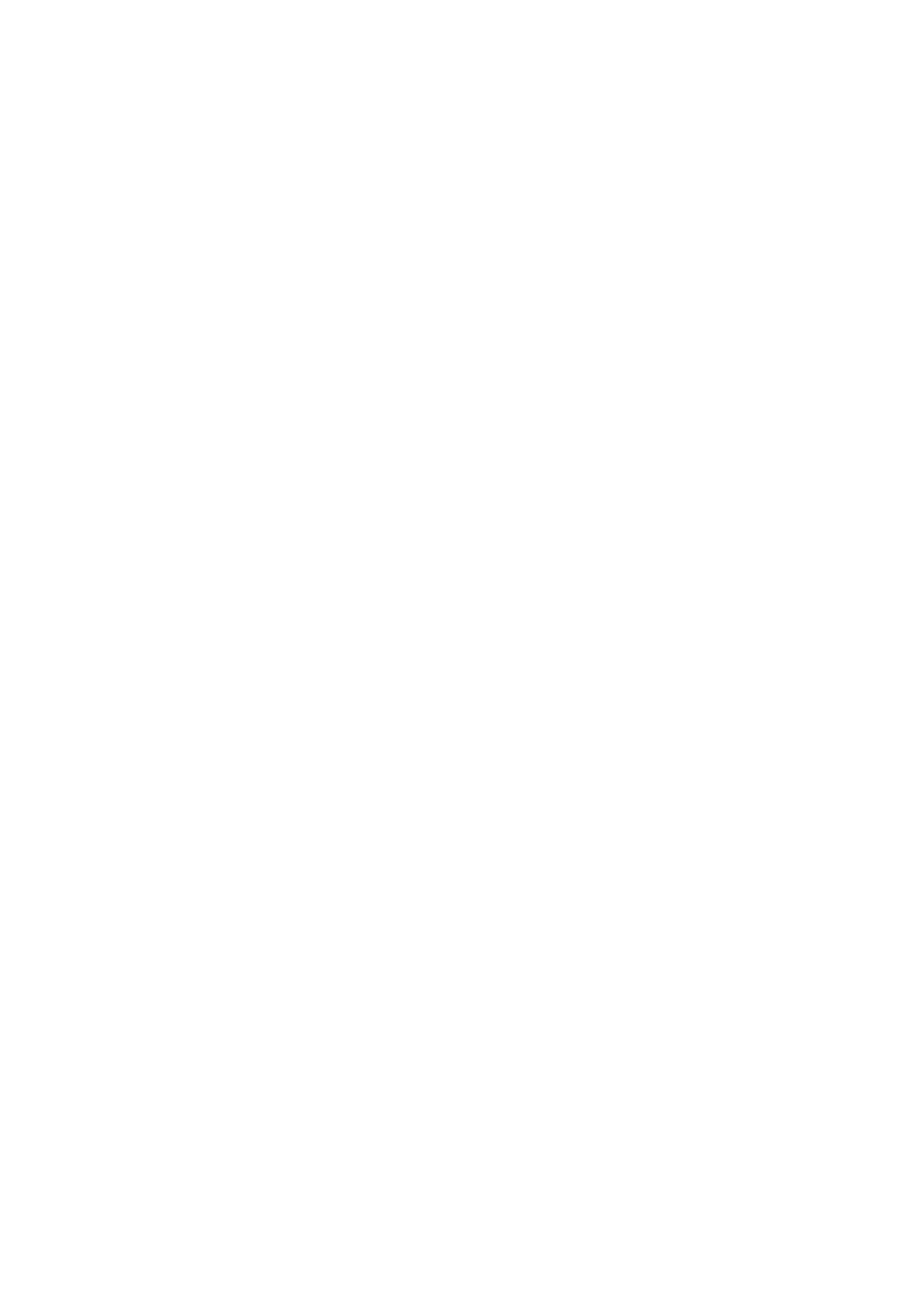| ---- |  |
|------|--|
|      |  |
|      |  |
|      |  |
|      |  |
|      |  |
|      |  |
|      |  |
|      |  |
|      |  |
|      |  |
|      |  |
|      |  |
|      |  |
|      |  |
|      |  |
|      |  |
|      |  |
|      |  |
|      |  |
|      |  |
|      |  |
|      |  |
|      |  |
|      |  |
|      |  |
|      |  |
|      |  |
|      |  |
|      |  |
|      |  |
|      |  |
|      |  |
|      |  |
|      |  |
|      |  |
|      |  |
|      |  |
|      |  |
|      |  |
|      |  |
|      |  |
|      |  |
|      |  |
|      |  |
|      |  |
|      |  |
|      |  |
|      |  |
|      |  |
|      |  |
|      |  |
|      |  |
|      |  |
|      |  |
|      |  |
|      |  |
|      |  |
|      |  |

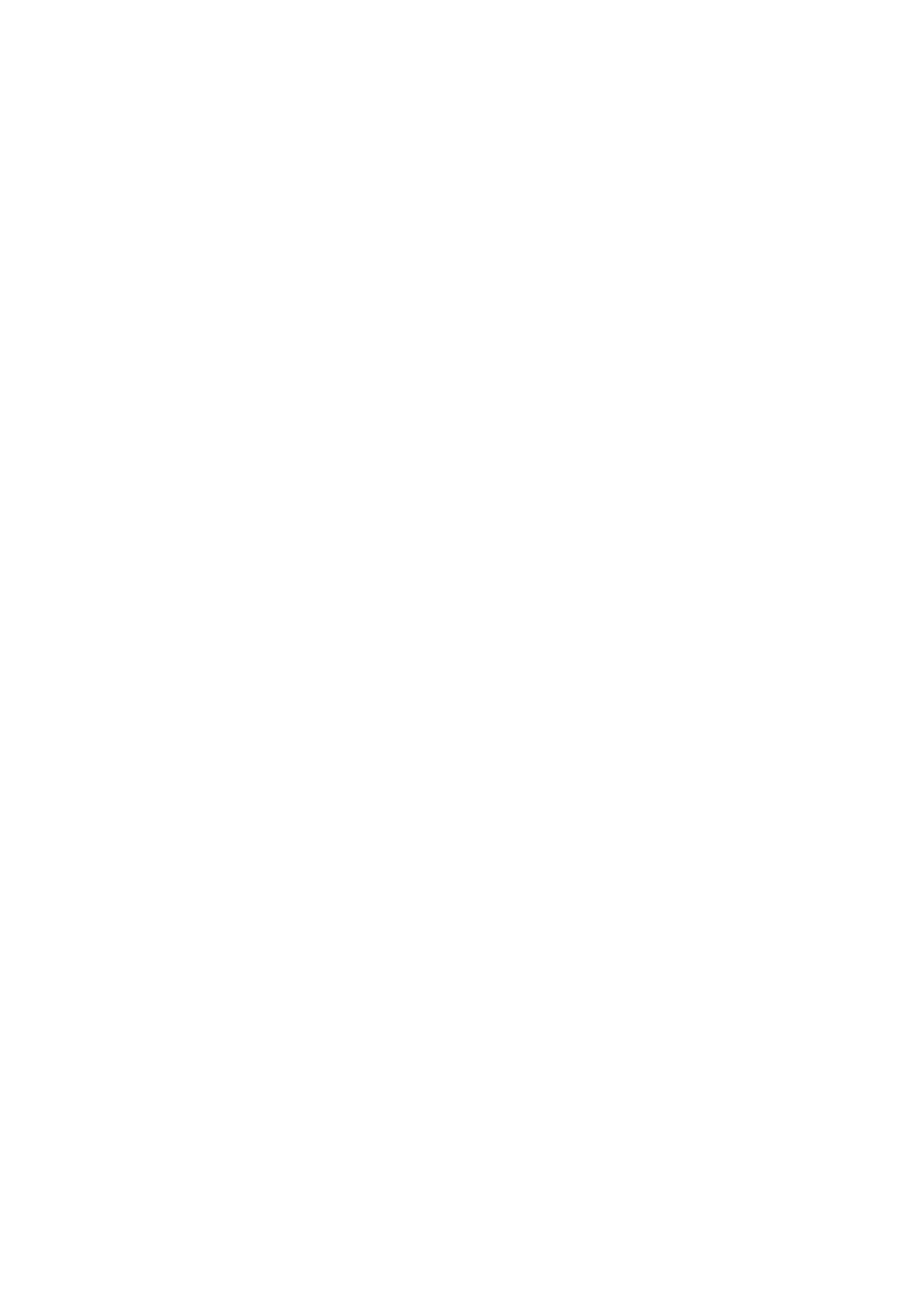| ---- |  |
|------|--|
|      |  |
|      |  |
|      |  |
|      |  |
|      |  |
|      |  |
|      |  |
|      |  |
|      |  |
|      |  |
|      |  |
|      |  |
|      |  |
|      |  |
|      |  |
|      |  |
|      |  |
|      |  |
|      |  |
|      |  |
|      |  |
|      |  |
|      |  |
|      |  |
|      |  |
|      |  |
|      |  |
|      |  |
|      |  |
|      |  |
|      |  |
|      |  |
|      |  |
|      |  |
|      |  |
|      |  |
|      |  |
|      |  |
|      |  |
|      |  |
|      |  |
|      |  |
|      |  |
|      |  |
|      |  |
|      |  |
|      |  |
|      |  |
|      |  |
|      |  |
|      |  |
|      |  |
|      |  |
|      |  |
|      |  |
|      |  |
|      |  |
|      |  |

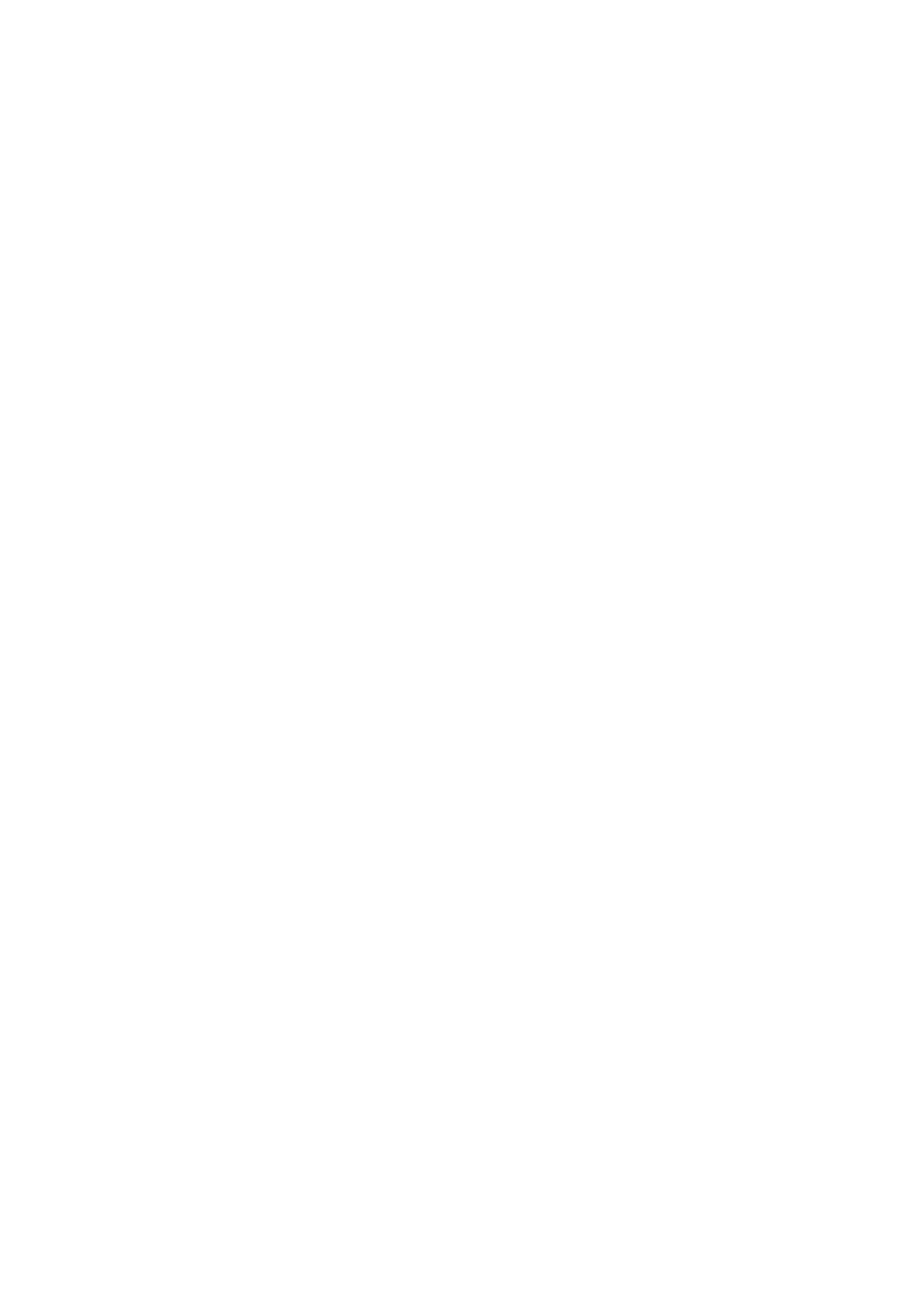| ---- |  |
|------|--|
|      |  |
|      |  |
|      |  |
|      |  |
|      |  |
|      |  |
|      |  |
|      |  |
|      |  |
|      |  |
|      |  |
|      |  |
|      |  |
|      |  |
|      |  |
|      |  |
|      |  |
|      |  |
|      |  |
|      |  |
|      |  |
|      |  |
|      |  |
|      |  |
|      |  |
|      |  |
|      |  |
|      |  |
|      |  |
|      |  |
|      |  |
|      |  |
|      |  |
|      |  |
|      |  |
|      |  |
|      |  |
|      |  |
|      |  |
|      |  |
|      |  |
|      |  |
|      |  |
|      |  |
|      |  |
|      |  |
|      |  |
|      |  |
|      |  |
|      |  |
|      |  |
|      |  |
|      |  |
|      |  |
|      |  |
|      |  |
|      |  |
|      |  |

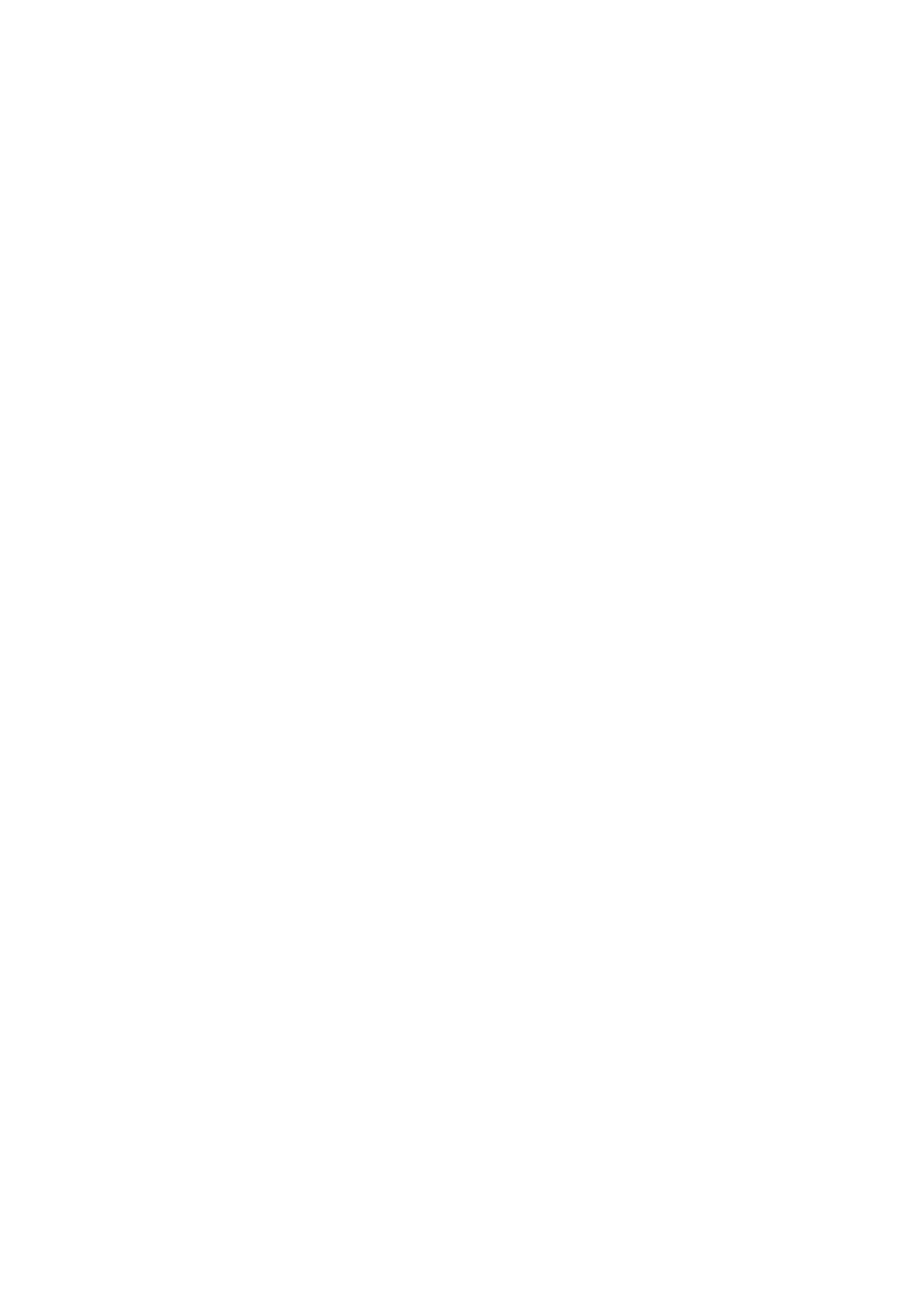| ---- |  |
|------|--|
|      |  |
|      |  |
|      |  |
|      |  |
|      |  |
|      |  |
|      |  |
|      |  |
|      |  |
|      |  |
|      |  |
|      |  |
|      |  |
|      |  |
|      |  |
|      |  |
|      |  |
|      |  |
|      |  |
|      |  |
|      |  |
|      |  |
|      |  |
|      |  |
|      |  |
|      |  |
|      |  |
|      |  |
|      |  |
|      |  |
|      |  |
|      |  |
|      |  |
|      |  |
|      |  |
|      |  |
|      |  |
|      |  |
|      |  |
|      |  |
|      |  |
|      |  |
|      |  |
|      |  |
|      |  |
|      |  |
|      |  |
|      |  |
|      |  |
|      |  |
|      |  |
|      |  |
|      |  |
|      |  |
|      |  |
|      |  |
|      |  |
|      |  |

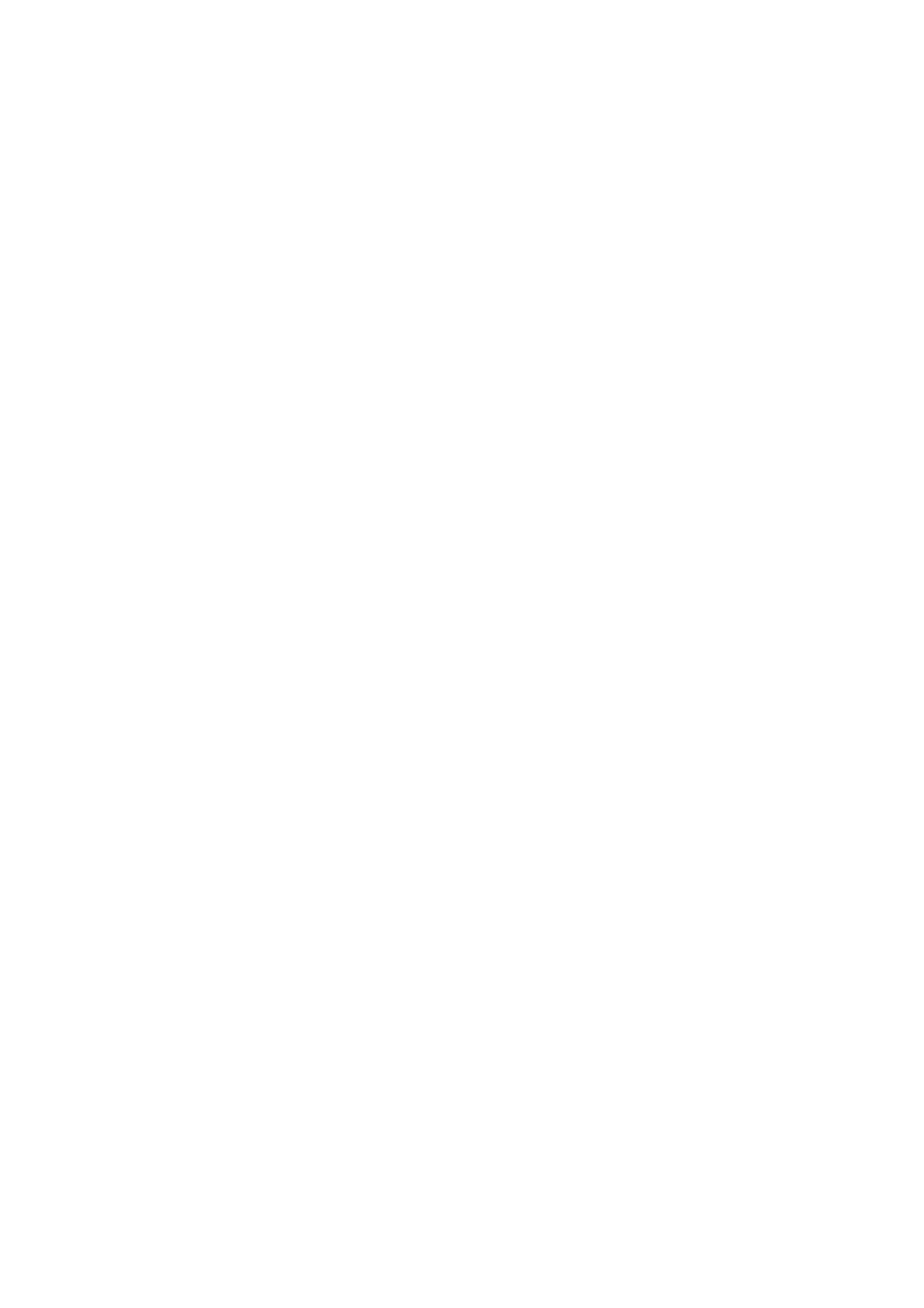| ---- |  |
|------|--|
|      |  |
|      |  |
|      |  |
|      |  |
|      |  |
|      |  |
|      |  |
|      |  |
|      |  |
|      |  |
|      |  |
|      |  |
|      |  |
|      |  |
|      |  |
|      |  |
|      |  |
|      |  |
|      |  |
|      |  |
|      |  |
|      |  |
|      |  |
|      |  |
|      |  |
|      |  |
|      |  |
|      |  |
|      |  |
|      |  |
|      |  |
|      |  |
|      |  |
|      |  |
|      |  |
|      |  |
|      |  |
|      |  |
|      |  |
|      |  |
|      |  |
|      |  |
|      |  |
|      |  |
|      |  |
|      |  |
|      |  |
|      |  |
|      |  |
|      |  |
|      |  |
|      |  |
|      |  |
|      |  |
|      |  |
|      |  |
|      |  |
|      |  |

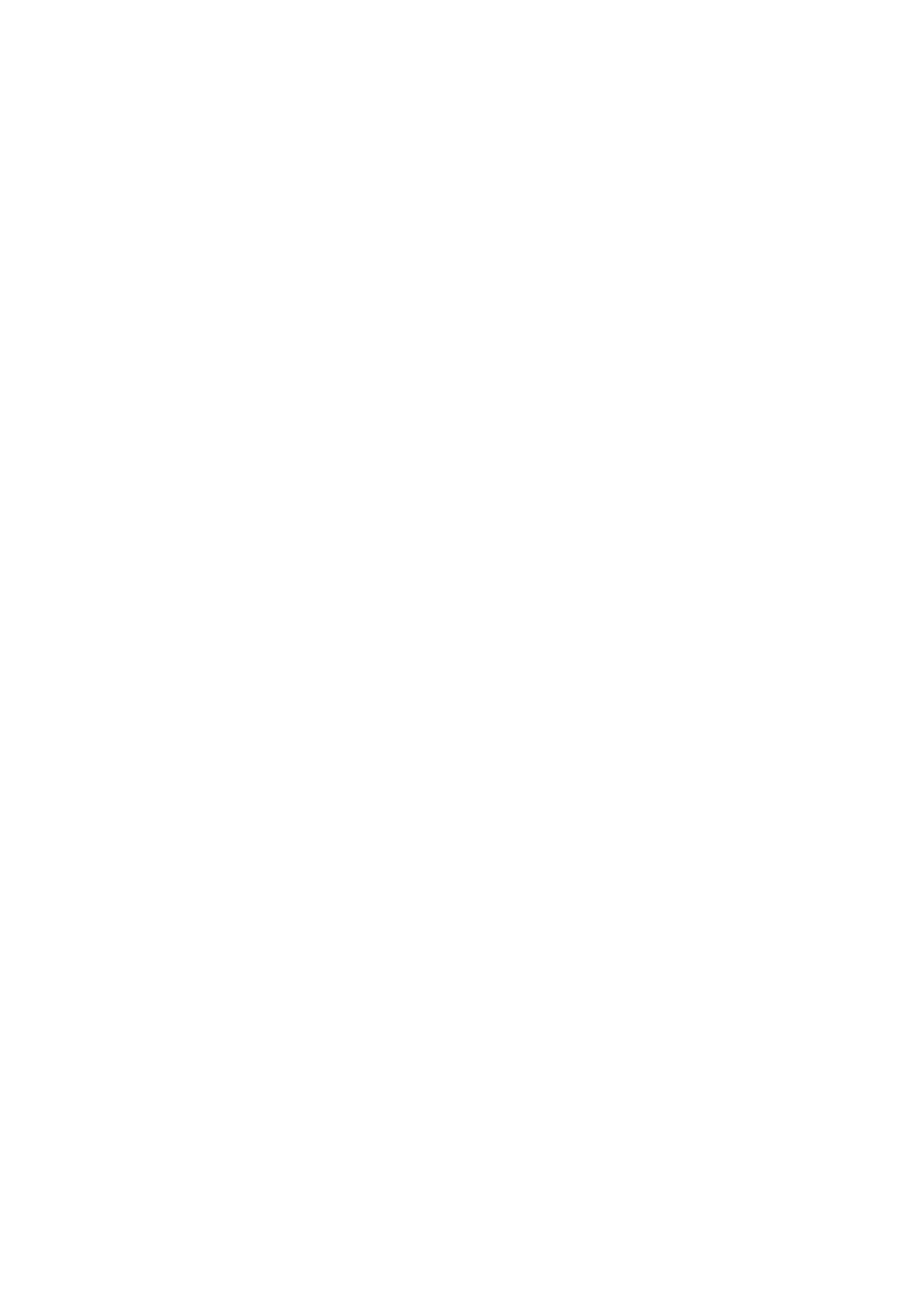| ---- |  |
|------|--|
|      |  |
|      |  |
|      |  |
|      |  |
|      |  |
|      |  |
|      |  |
|      |  |
|      |  |
|      |  |
|      |  |
|      |  |
|      |  |
|      |  |
|      |  |
|      |  |
|      |  |
|      |  |
|      |  |
|      |  |
|      |  |
|      |  |
|      |  |
|      |  |
|      |  |
|      |  |
|      |  |
|      |  |
|      |  |
|      |  |
|      |  |
|      |  |
|      |  |
|      |  |
|      |  |
|      |  |
|      |  |
|      |  |
|      |  |
|      |  |
|      |  |
|      |  |
|      |  |
|      |  |
|      |  |
|      |  |
|      |  |
|      |  |
|      |  |
|      |  |
|      |  |
|      |  |
|      |  |
|      |  |
|      |  |
|      |  |
|      |  |
|      |  |

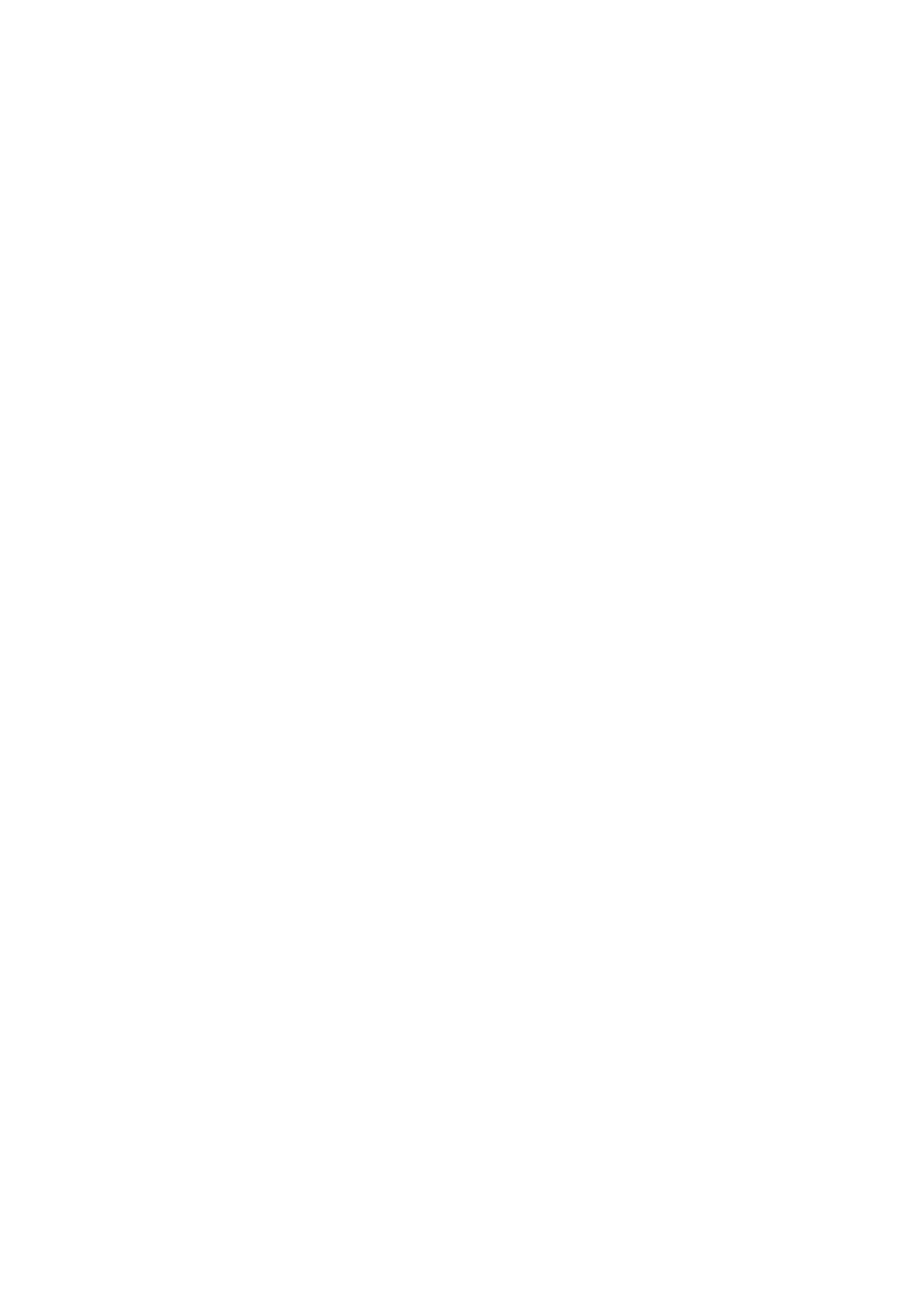| ---- |  |
|------|--|
|      |  |
|      |  |
|      |  |
|      |  |
|      |  |
|      |  |
|      |  |
|      |  |
|      |  |
|      |  |
|      |  |
|      |  |
|      |  |
|      |  |
|      |  |
|      |  |
|      |  |
|      |  |
|      |  |
|      |  |
|      |  |
|      |  |
|      |  |
|      |  |
|      |  |
|      |  |
|      |  |
|      |  |
|      |  |
|      |  |
|      |  |
|      |  |
|      |  |
|      |  |
|      |  |
|      |  |
|      |  |
|      |  |
|      |  |
|      |  |
|      |  |
|      |  |
|      |  |
|      |  |
|      |  |
|      |  |
|      |  |
|      |  |
|      |  |
|      |  |
|      |  |
|      |  |
|      |  |
|      |  |
|      |  |
|      |  |
|      |  |
|      |  |

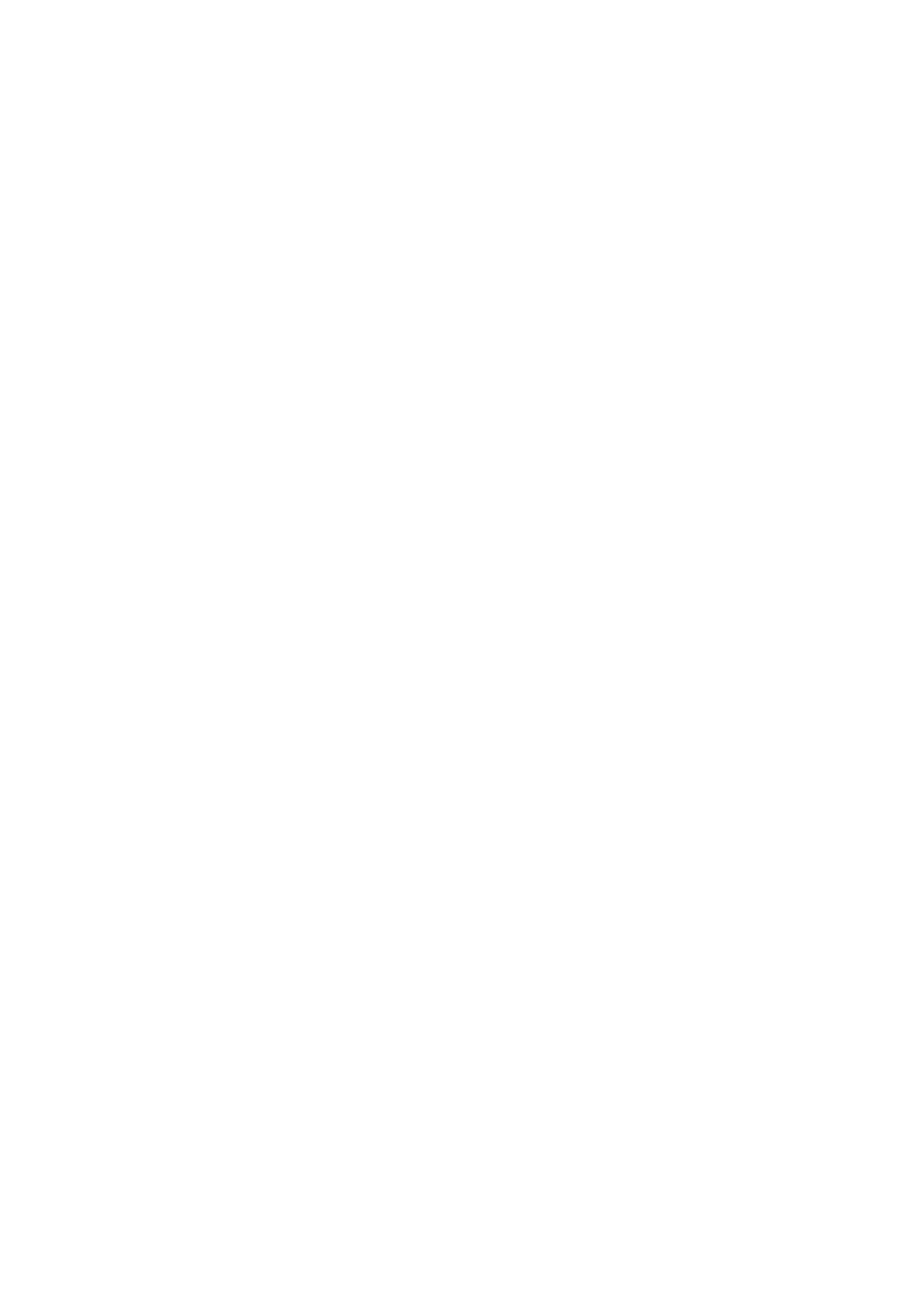| ---- |  |
|------|--|
|      |  |
|      |  |
|      |  |
|      |  |
|      |  |
|      |  |
|      |  |
|      |  |
|      |  |
|      |  |
|      |  |
|      |  |
|      |  |
|      |  |
|      |  |
|      |  |
|      |  |
|      |  |
|      |  |
|      |  |
|      |  |
|      |  |
|      |  |
|      |  |
|      |  |
|      |  |
|      |  |
|      |  |
|      |  |
|      |  |
|      |  |
|      |  |
|      |  |
|      |  |
|      |  |
|      |  |
|      |  |
|      |  |
|      |  |
|      |  |
|      |  |
|      |  |
|      |  |
|      |  |
|      |  |
|      |  |
|      |  |
|      |  |
|      |  |
|      |  |
|      |  |
|      |  |
|      |  |
|      |  |
|      |  |
|      |  |
|      |  |
|      |  |

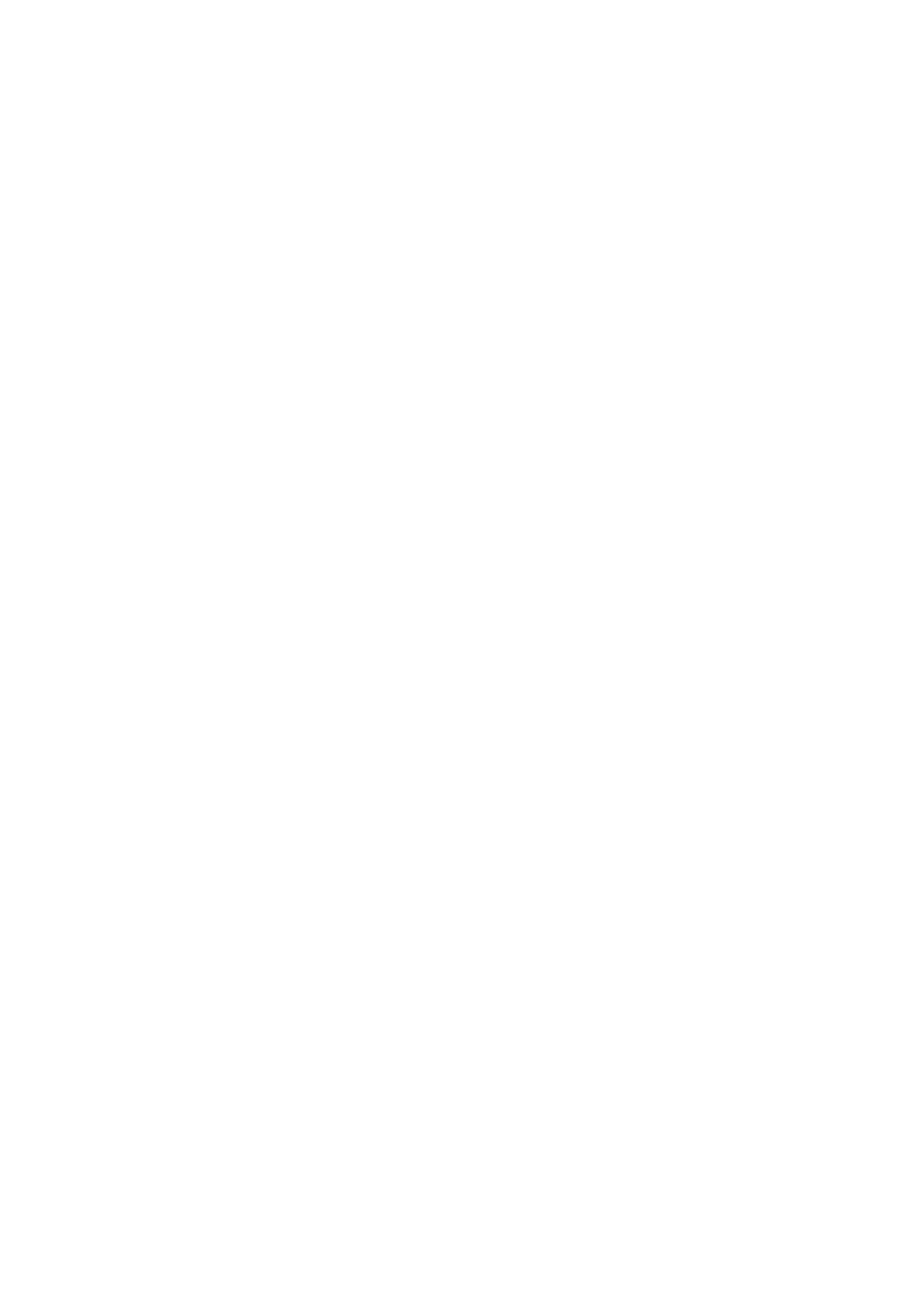| ---- |  |
|------|--|
|      |  |
|      |  |
|      |  |
|      |  |
|      |  |
|      |  |
|      |  |
|      |  |
|      |  |
|      |  |
|      |  |
|      |  |
|      |  |
|      |  |
|      |  |
|      |  |
|      |  |
|      |  |
|      |  |
|      |  |
|      |  |
|      |  |
|      |  |
|      |  |
|      |  |
|      |  |
|      |  |
|      |  |
|      |  |
|      |  |
|      |  |
|      |  |
|      |  |
|      |  |
|      |  |
|      |  |
|      |  |
|      |  |
|      |  |
|      |  |
|      |  |
|      |  |
|      |  |
|      |  |
|      |  |
|      |  |
|      |  |
|      |  |
|      |  |
|      |  |
|      |  |
|      |  |
|      |  |
|      |  |
|      |  |
|      |  |
|      |  |
|      |  |

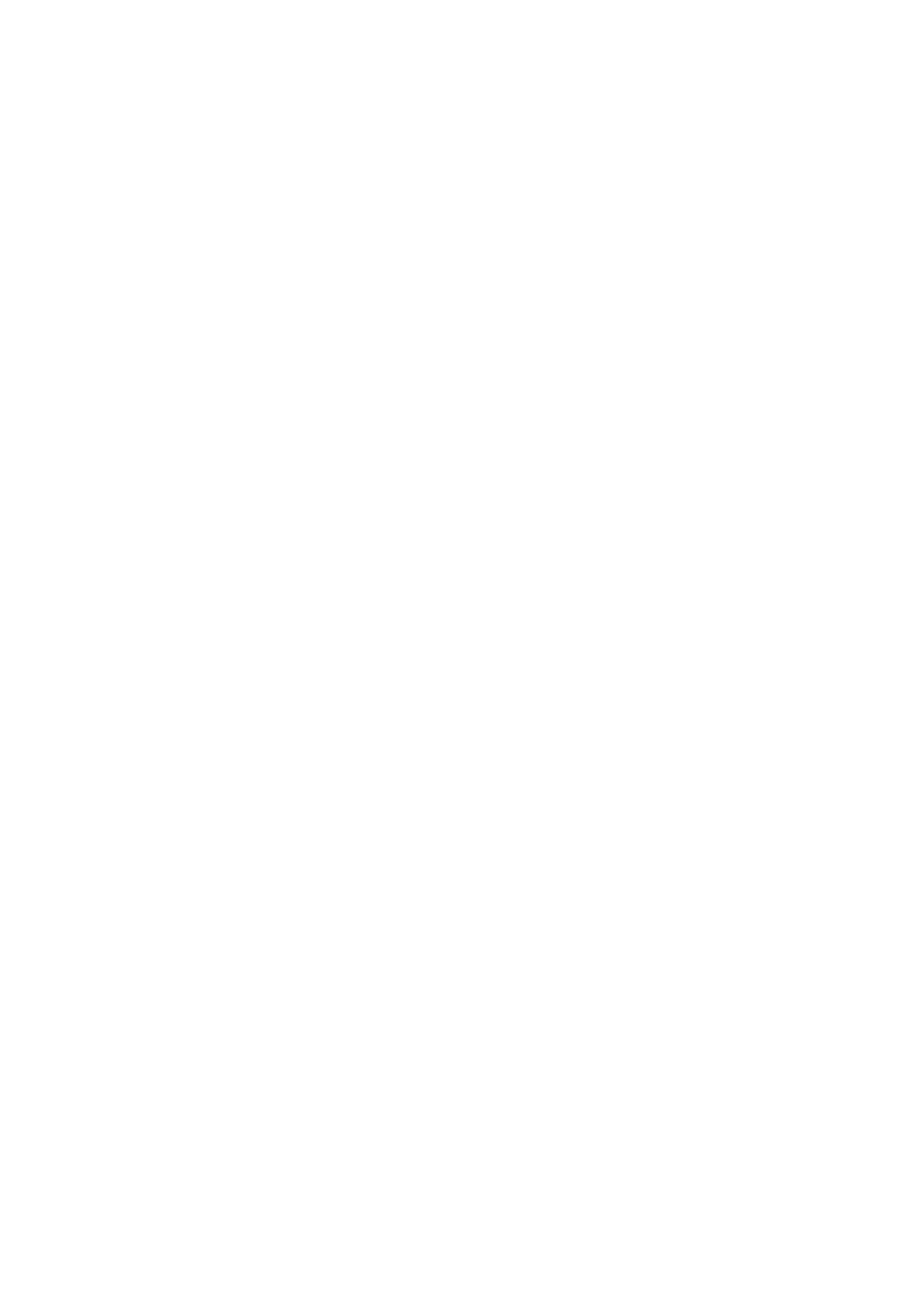| ---- |  |
|------|--|
|      |  |
|      |  |
|      |  |
|      |  |
|      |  |
|      |  |
|      |  |
|      |  |
|      |  |
|      |  |
|      |  |
|      |  |
|      |  |
|      |  |
|      |  |
|      |  |
|      |  |
|      |  |
|      |  |
|      |  |
|      |  |
|      |  |
|      |  |
|      |  |
|      |  |
|      |  |
|      |  |
|      |  |
|      |  |
|      |  |
|      |  |
|      |  |
|      |  |
|      |  |
|      |  |
|      |  |
|      |  |
|      |  |
|      |  |
|      |  |
|      |  |
|      |  |
|      |  |
|      |  |
|      |  |
|      |  |
|      |  |
|      |  |
|      |  |
|      |  |
|      |  |
|      |  |
|      |  |
|      |  |
|      |  |
|      |  |
|      |  |
|      |  |

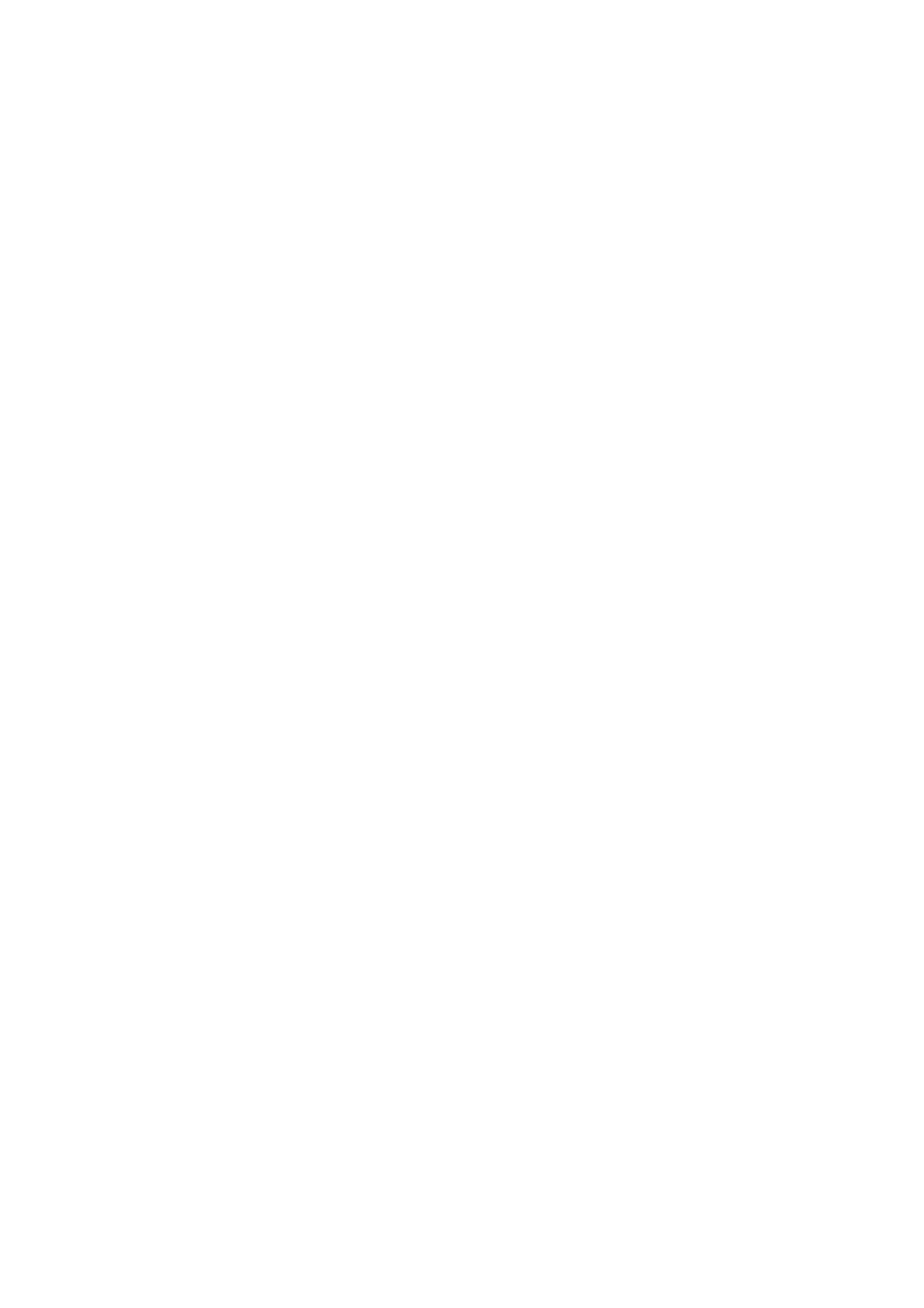| ---- |  |
|------|--|
|      |  |
|      |  |
|      |  |
|      |  |
|      |  |
|      |  |
|      |  |
|      |  |
|      |  |
|      |  |
|      |  |
|      |  |
|      |  |
|      |  |
|      |  |
|      |  |
|      |  |
|      |  |
|      |  |
|      |  |
|      |  |
|      |  |
|      |  |
|      |  |
|      |  |
|      |  |
|      |  |
|      |  |
|      |  |
|      |  |
|      |  |
|      |  |
|      |  |
|      |  |
|      |  |
|      |  |
|      |  |
|      |  |
|      |  |
|      |  |
|      |  |
|      |  |
|      |  |
|      |  |
|      |  |
|      |  |
|      |  |
|      |  |
|      |  |
|      |  |
|      |  |
|      |  |
|      |  |
|      |  |
|      |  |
|      |  |
|      |  |
|      |  |

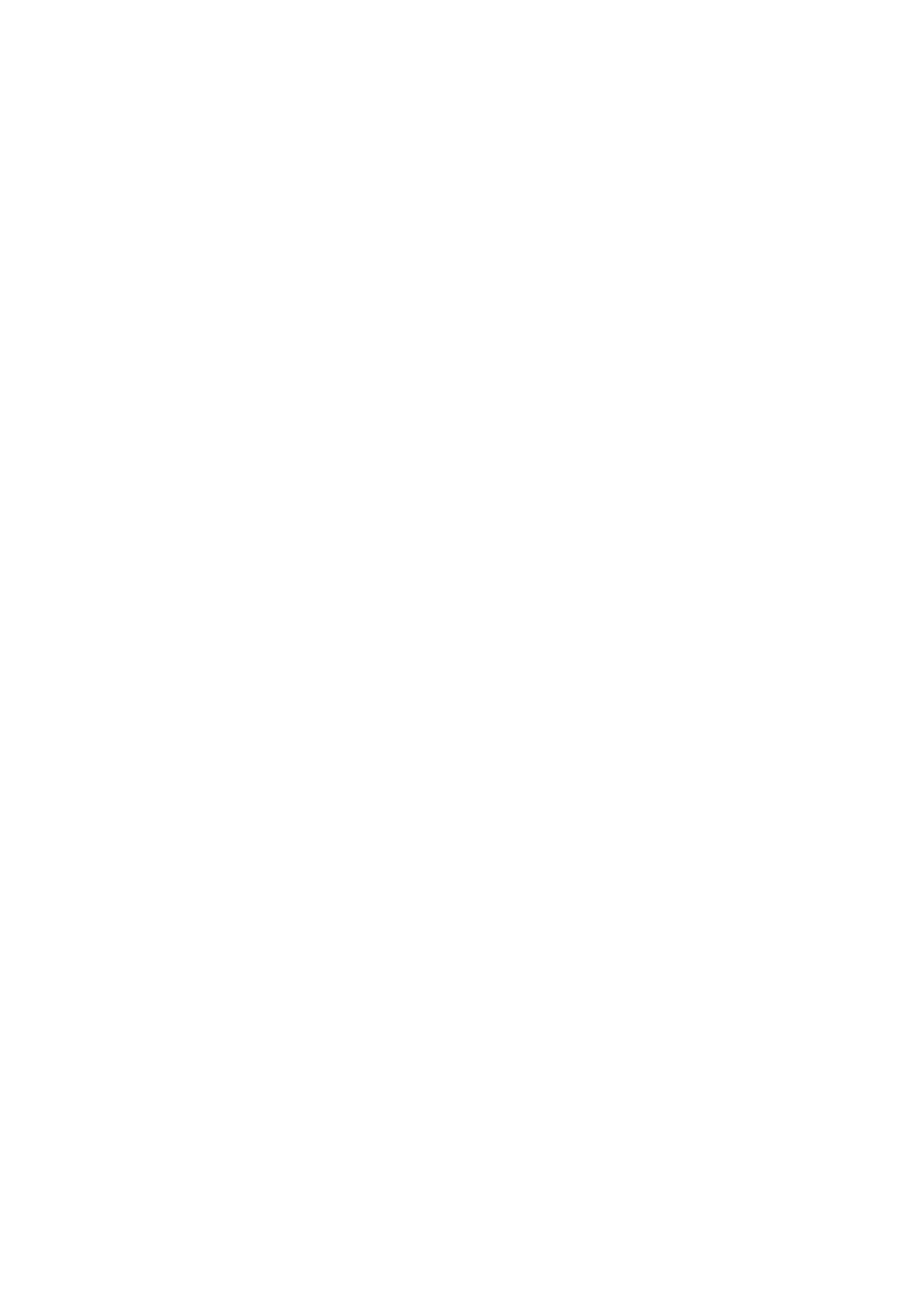| ---- |  |
|------|--|
|      |  |
|      |  |
|      |  |
|      |  |
|      |  |
|      |  |
|      |  |
|      |  |
|      |  |
|      |  |
|      |  |
|      |  |
|      |  |
|      |  |
|      |  |
|      |  |
|      |  |
|      |  |
|      |  |
|      |  |
|      |  |
|      |  |
|      |  |
|      |  |
|      |  |
|      |  |
|      |  |
|      |  |
|      |  |
|      |  |
|      |  |
|      |  |
|      |  |
|      |  |
|      |  |
|      |  |
|      |  |
|      |  |
|      |  |
|      |  |
|      |  |
|      |  |
|      |  |
|      |  |
|      |  |
|      |  |
|      |  |
|      |  |
|      |  |
|      |  |
|      |  |
|      |  |
|      |  |
|      |  |
|      |  |
|      |  |
|      |  |
|      |  |

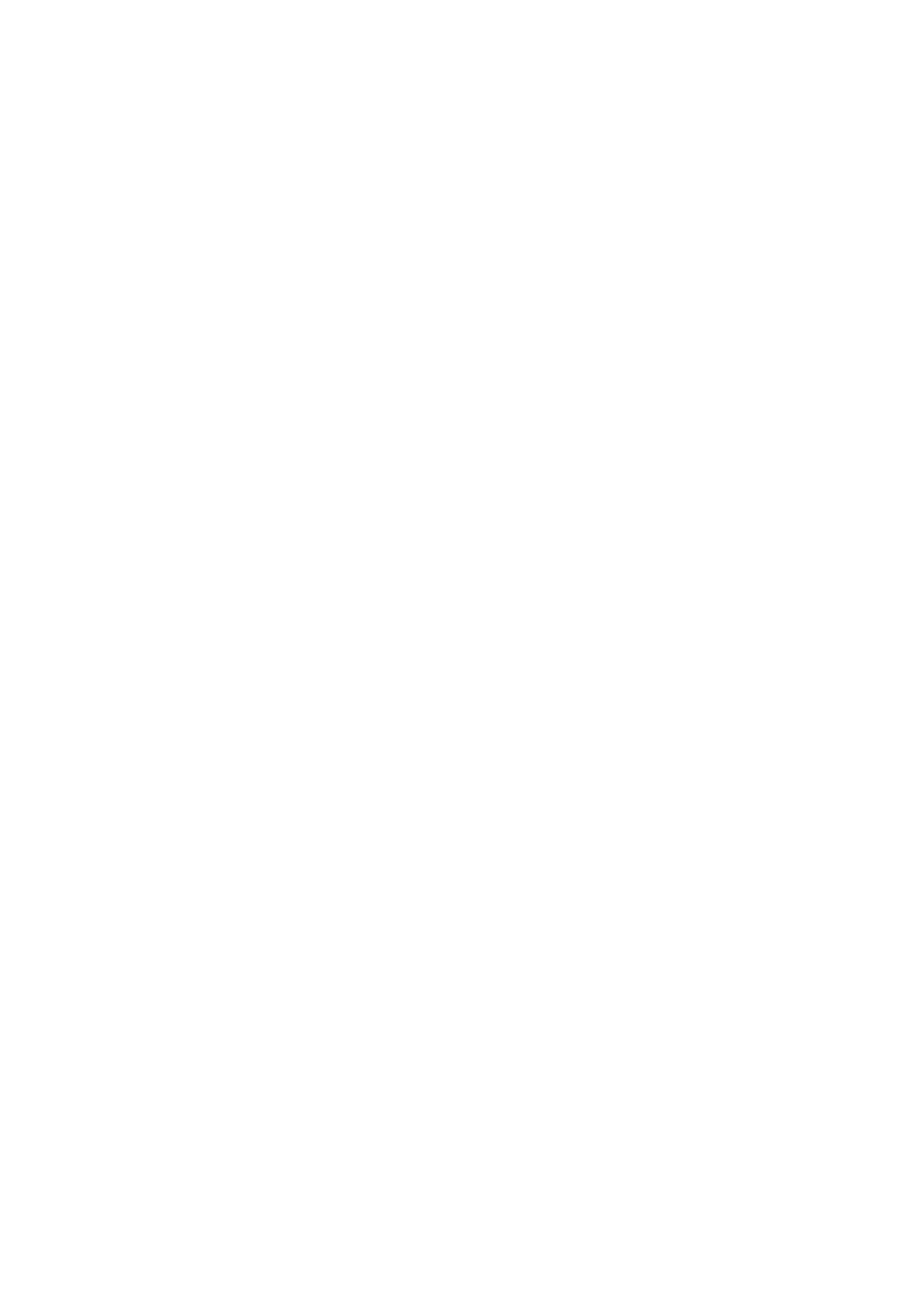| ---- |  |
|------|--|
|      |  |
|      |  |
|      |  |
|      |  |
|      |  |
|      |  |
|      |  |
|      |  |
|      |  |
|      |  |
|      |  |
|      |  |
|      |  |
|      |  |
|      |  |
|      |  |
|      |  |
|      |  |
|      |  |
|      |  |
|      |  |
|      |  |
|      |  |
|      |  |
|      |  |
|      |  |
|      |  |
|      |  |
|      |  |
|      |  |
|      |  |
|      |  |
|      |  |
|      |  |
|      |  |
|      |  |
|      |  |
|      |  |
|      |  |
|      |  |
|      |  |
|      |  |
|      |  |
|      |  |
|      |  |
|      |  |
|      |  |
|      |  |
|      |  |
|      |  |
|      |  |
|      |  |
|      |  |
|      |  |
|      |  |
|      |  |
|      |  |
|      |  |